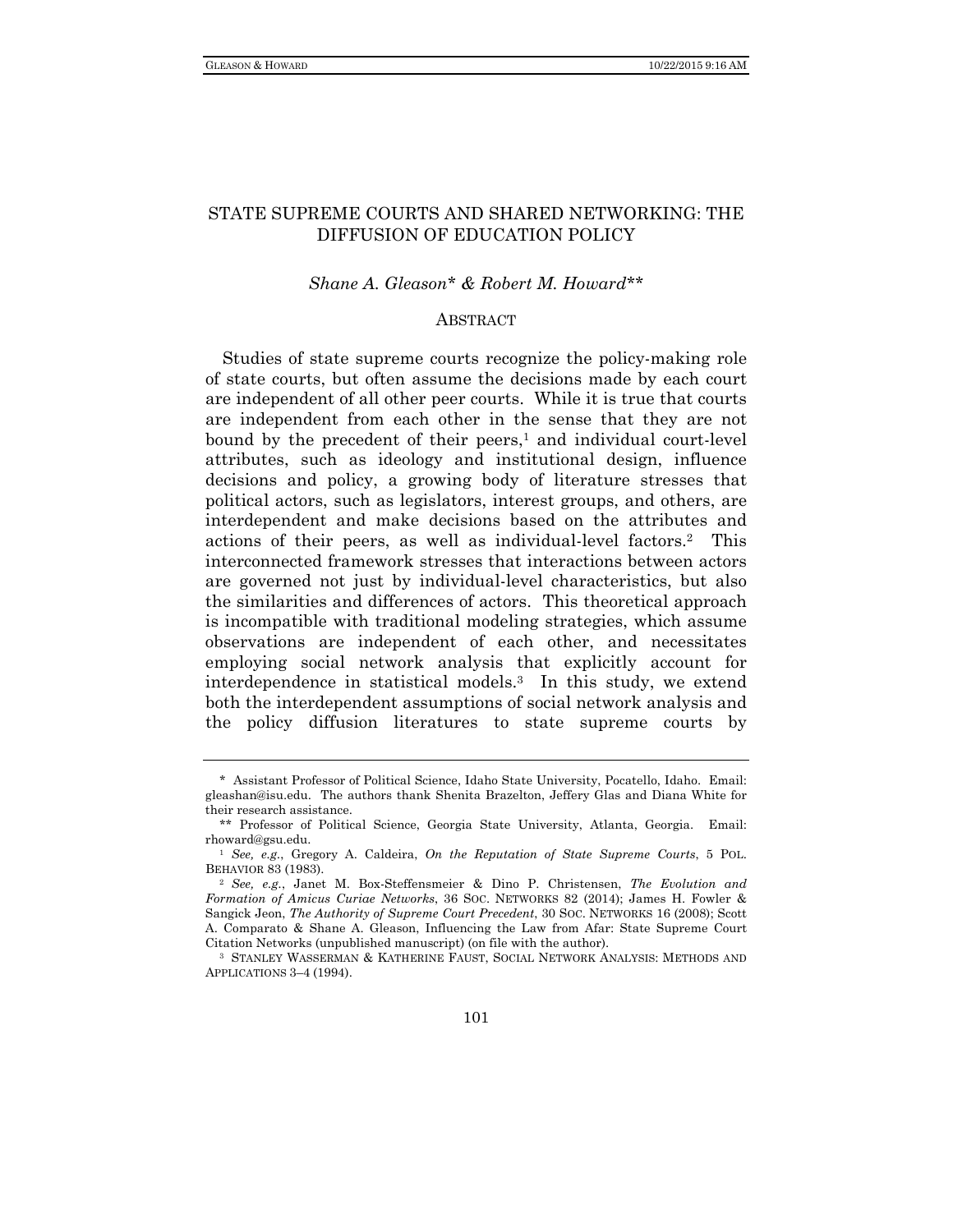examining education policy diffusion via court opinions. Importantly, we examine education policy diffusion across three waves from 1974 to 2004, which highlights the changing nature of the state supreme court policy network.

### I. INTRODUCTION

State court decisions play a prominent role in many policy areas. In our federalist system, many policy domains are left predominantly to the states, including such areas as marriage, divorce, and, perhaps most prominently, education.4 Particularly since *San Antonio Independent School District v. Rodriguez*<sup>5</sup> state supreme courts are often the final authority on education finance law.6 However, while the decisions of state supreme courts are final within their jurisdictions, state high courts often look to the decisions of other courts for guidance.7 Education finance reform is a matter of policy, and while scholars have long recognized the diffusion of policy between state legislatures, no study has, as of yet, studied the diffusion of policy change through the use of state supreme court citations as a diffusion mechanism.

Traditionally, the literature on state courts holds that judicial decisions are a function of attitudes or policy preferences, constrained by institutional considerations and the separation of powers system inherent in each state.8 Much of this literature assumes that decisions reached by state courts of last resort are largely independent of other state courts of last resort.<sup>9</sup> Each state court has its own preferences; laws; particular set of institutional constraints; and confronts different governors, publics, and state

<sup>4</sup> *See, e.g.*, N.Y. DOM. REL. LAW §§ 1–272 (McKinney 2015); N.Y. EDUC. LAW §§ 1–9003 (McKinney 2015).<br>
<sup>5</sup> San Antonio Indep. Sch. Dist. v. Rodriguez, 411 U.S. 1 (1973).<br>
<sup>6</sup> DORE VAN SLYKE ET AL., SCHOOL FINANCE LITIGATION: A REVIEW OF KEY CASES 2 (1995).<br>
<sup>7</sup> *See, e.g.*, Caldeira, *supra* note 1, at 83;

A. Gleason & Scott A. Comparato, The Importance of Context and Opinion Author Identity in State Supreme Court Citation Networks 3 (Apr. 2014) (unpublished manuscript) (on file with authors). 8 *See, e.g.*, Melinda Gann Hall & Paul Brace, *State Supreme Courts and Their* 

*Environments: Avenues to General Theories of Judicial Choice*, *in* SUPREME COURT DECISION-MAKING: NEW INSTITUTIONALIST APPROACHES 281, 284 (Cornell W. Clayton & Howard Gillman eds., 1999); Paul Brace & Melinda Gann Hall, *Neo-Institutionalism and Dissent in State Supreme Courts*, 52 J. POLITICS 54, 66–67 (1990) [hereinafter *Neo-Institutionalism and Dissent in State Supreme Courts*]; Melinda Gann Hall, *Electoral Politics and Strategic Voting in State Supreme Courts*, 54 J. POLITICS 427, <sup>430</sup> (1992). 9 *See, e.g.*, *Neo-Institutionalism and Dissent in State Supreme Courts*, *supra* note 8, at 66

tbl.2 (examining only environmental and institutional factors in state supreme court decision making).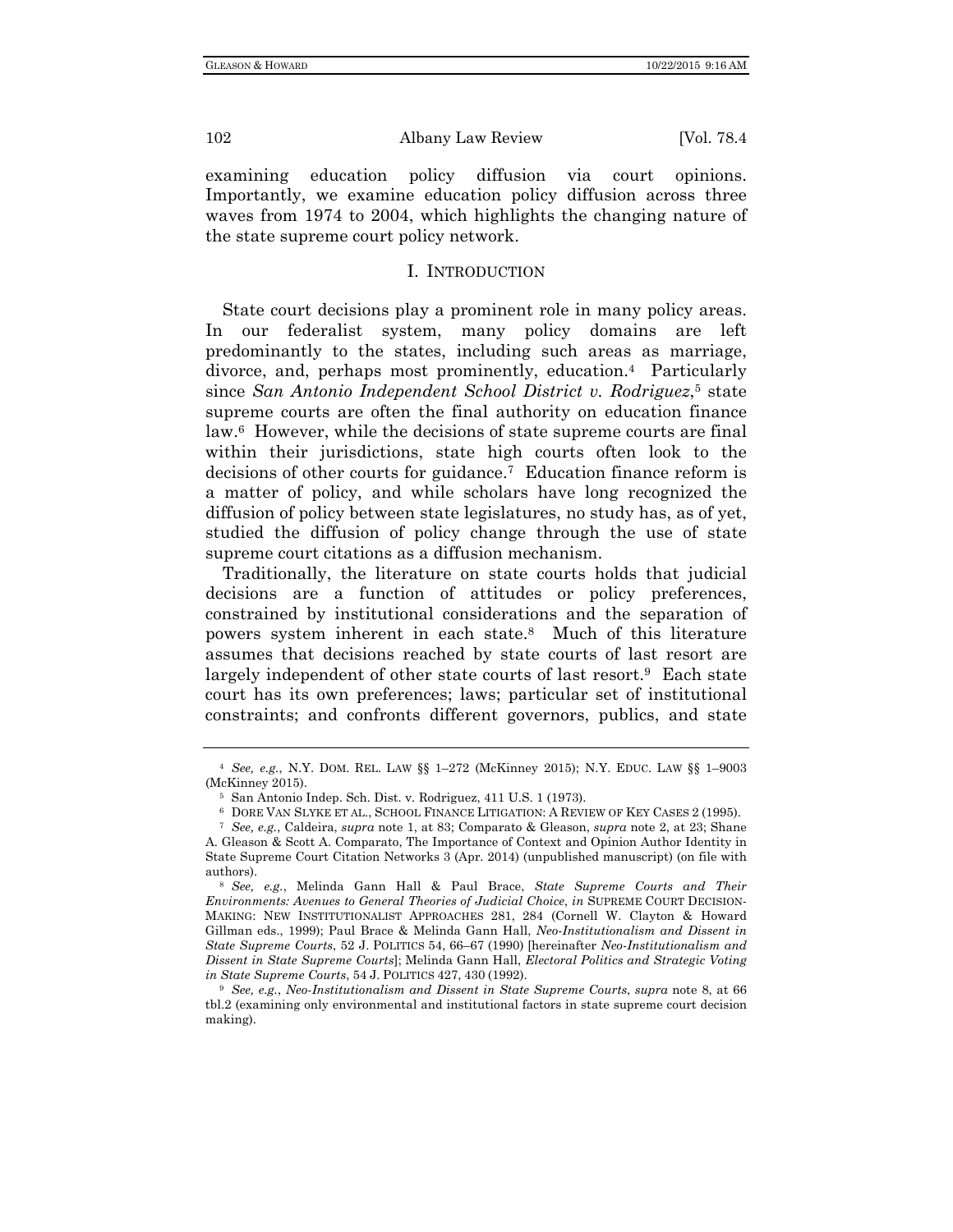legislatures in rendering decisions. In addition, legal factors such as precedent within the state, state legislative history, and state constitutional and statutory language also play a role. However, this literature largely assumes that the decisions of one state supreme court are independent of decisions reached by neighboring state supreme courts.10 We contend that this assumption misses the judicial dialog between state high courts.<sup>11</sup>

A small, but growing, literature finds state supreme courts often turn to each other for citations. This literature contends that state supreme courts look to their peers or other courts for guidance, particularly when dealing with a new area of case law.12 Specifically, state supreme courts tend to cite their peers that are more professional and have specialized case law.13 Thus, if a court is deciding a securities case, they may turn to the New York Court of Appeals since that court has developed an extensive specialized case law in that area.14 While this literature is informative to the present study, it does not speak to the diffusion of policy, only the presence of citations. In this article, we wed this literature to that analyzing state policy change.

The diffusion literature shows state legislatures often adopt policy that has previously been adopted by neighboring states. Recent scholarship on policy diffusion has reached beyond the simple concept of geography by focusing on how states and nations learn from or emulate other states or nations, looking for leadership in a particular policy domain.15 Emulation does not depend upon neighboring geographic lines but, rather, upon whether or not the policy has been adopted by a similarly situated state or nation and whether or not the policy worked.<sup>16</sup>

<sup>10</sup> *See, e.g.*, *id.*

<sup>11</sup> *See, e.g.*, Gregory A. Caldeira, *The Transmission of Legal Precedent: A Study of State Supreme Courts*, 79 AM. POL. SCI. REV. 178, 178 (1985); Comparato & Gleason, *supra* note 2,

at 25. 12 Comparato & Gleason, *supra* note 2, at 24. 13 *Id.* at 23–25. 14 *See, e.g.*, Assured Guar. (UK) Ltd. v. J.P. Morgan Inv. Mgmt., Inc., 962 N.E.2d 765 (N.Y. 2011); EBC I, Inc. v. Goldman Sachs & Co., 832 N.E.2d 26 (N.Y. 2005); CPC Int'l, Inc. v. McKesson Corp., 514 N.E.2d 116 (N.Y. 1987); Hotaling v. A. B. Leach & Co., 159 N.E. 870

<sup>&</sup>lt;sup>15</sup> *See, e.g., Jack L. Walker, The Diffusion of Innovations Among the American States, 63* AM. POL. SCI. REV. 880, 897 (1969); Frederick J. Boehmke, *Policy Emulation or Policy Convergence? Potential Ambiguities in the Dyadic Event History Approach to State Policy Emulation*, 71 J. POLITICS 1125, 1136–37 (2009). 16 *See, e.g.*, Fabrizio Gilardi & Katharina Füglister, *Empirical Modeling of Policy Diffusion* 

*in Federal States: The Dyadic Approach*, 14 SWISS POL. SCI. REV. 413, 439 (2008); Craig Volden, *States as Policy Laboratories: Emulating Success in the Children's Health Insurance*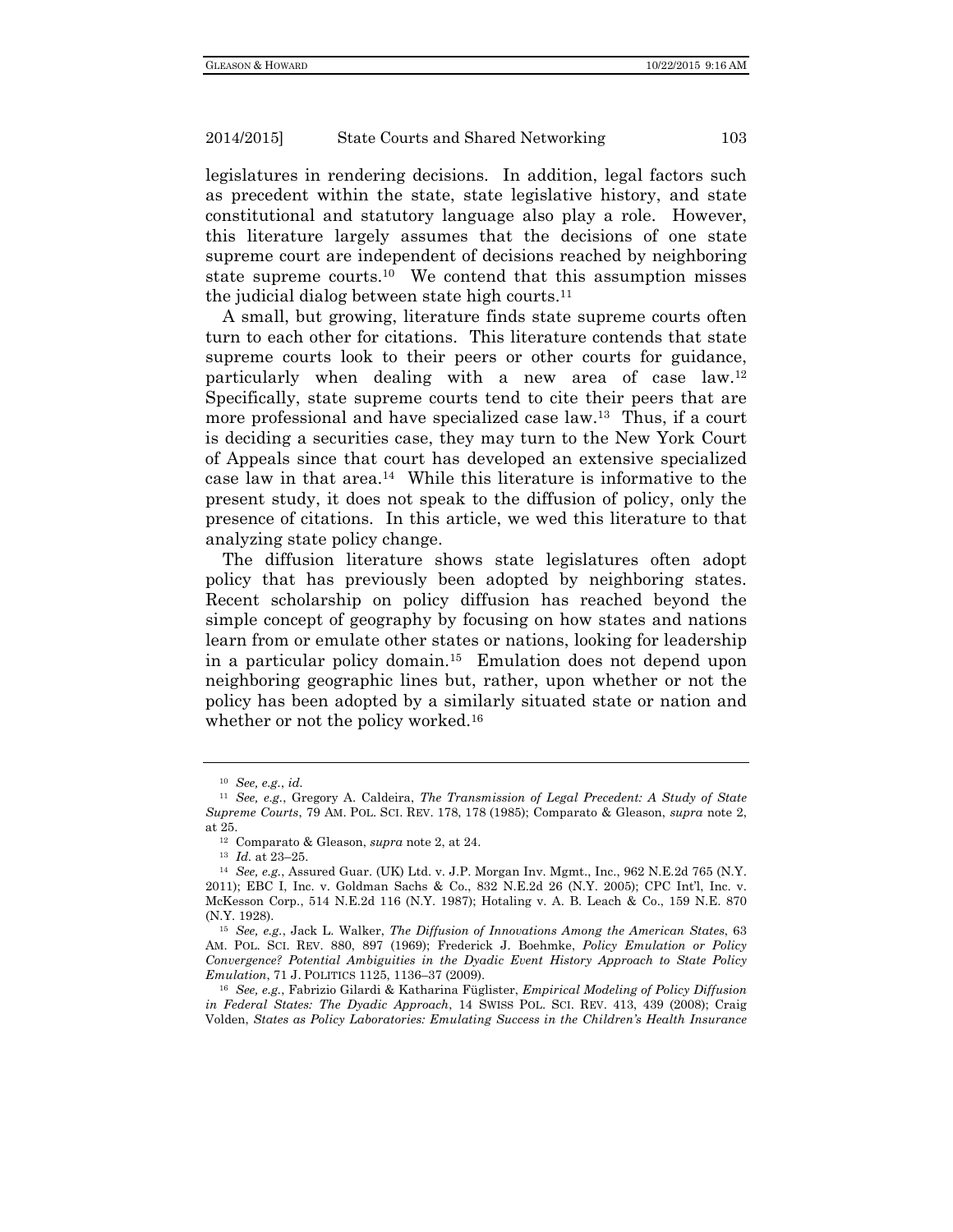In one of the rare instances where diffusion has been modeled for state courts' decisions, no influence was seen on state court decisions predicated on neighboring court decisions or neighboring legislative policy.17 However, other research finds that geographic proximity does matter to citation patterns.18 We contend that the lack of significant findings by Roch and Howard<sup>19</sup> may be due to failure to account for the inherent interdependence of citation networks. Diffusion necessarily requires states to be considered in relationship to each other, rather than as independent observations as is typical in most research designs. Recent studies of diffusion note that social network analysis, which treats observations as interdependent, holds great promise for modeling diffusion networks.20 Drawing upon both previous work on state supreme court citations and legislative diffusion, we evaluate the diffusion of state supreme court education policy.

In this article we examine this citation of precedent in the promulgation of public school finance reform rulings. We do so through the examination of education policy diffusion through three successive waves of education finance reform. Importantly, because changes in education finance have gone through three waves from 1974 to 2004, we contend that the underlying data generation process for the network has changed. This highlights the changing nature of the state supreme court policy network.

## II. THE EVOLVING EDUCATION FINANCE REFORM

Education finance reform litigation is not monolithic; rather it has undergone three distinct waves since the 1970s.<sup>21</sup> Diffusion in each of these waves, we contend, will differ based on the environment imposed by the differing balance of power between federal and state courts, the relative focus of litigation, and the accompanying context in which the decisions occur. We now turn to

*Program*, 50 AM. J. POL. SCI. 294, <sup>310</sup> (2006). 17 *See, e.g.*, Bradley C. Canon & Lawrence Baum, *Patterns of Adoption of Tort Law Innovations: An Application of Diffusion Theory to Judicial Doctrines*, 75 AM. POL. SCI. REV. 975, 985 (1981); Christine H. Roch & Robert M. Howard, *State Policy Innovation in Perspective: Courts, Legislatures, and Education Finance Reform*, 61 POL. RES. Q. 333, 341 tbl.2 (2008). 18 Caldeira, *supra* note 11, at 188. 19 Roch & Howard, *supra* note 17, at 341 tbl.2. 20 *See* Bruce Desmarais et al., Inferring Policy Diffusion Networks in the American States

<sup>15–16 (</sup>May 17, 2013) (unpublished manuscript) (on file with authors). 21 Michael Heise, *State Constitutions, School Finance Litigation, and the "Third Wave":* 

*From Equity to Adequacy*, 68 TEMP. L. REV. 1151, 1152 (1995).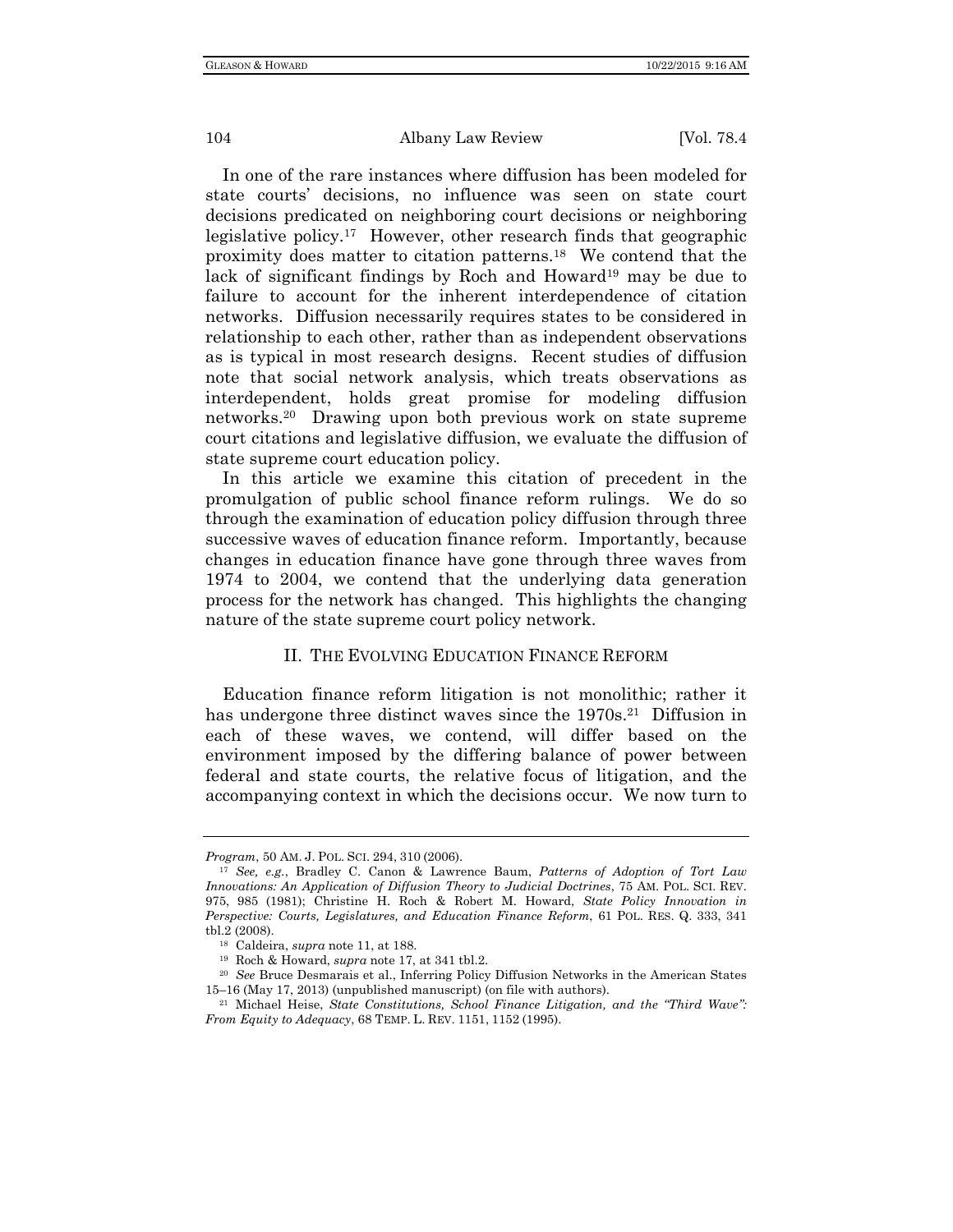a discussion of the three waves of this evolving network.

Scholars typically date the start of the first wave of education finance reform to the late  $1960s<sup>22</sup>$  During this first wave, opponents of unequal financing premised the remedy to inequality through the use of the Equal Protection Clause of the 14th Amendment to the U.S. Constitution.23 However, in *San Antonio Independent School District v. Rodriquez*, the U.S. Supreme Court ruled that unequal financing for education did not violate the Equal Protection Clause of the U.S. Constitution.<sup>24</sup> That is, "the Constitution did not prohibit the government from providing different services to children in poor school districts than it did to children in wealthy school districts."25 This action effectively precluded any further court action at the federal level and ended the first wave of court ordered education finance reform. However, the ruling did not exclude further state court action.26

The second wave rested primarily on state education clauses and state equal protection clauses.<sup>27</sup> This second wave of cases began following the *Rodriguez* decision and lasted until 1989.28 The third wave focused on specific adequacy provisions of state constitutions and continues to the present day.29

As of December 2009, forty-four states have experienced some form of state education finance litigation.30 While the first wave

<sup>22</sup> William E. Thro, *The Third Wave: The Impact of the Montana, Kentucky, and Texas Decisions on the Future of Public School Finance Reform Litigation*, 19 J.L. & EDUC. 219, 222– 25 (1990).

<sup>23</sup> Heise, *supra* note 21, at 1153. 24 San Antonio Indep. Sch. Dist. v. Rodriguez, 411 U.S. 1, 54–55 (1973). 25 VAN SLYKE, *supra* note 6, at 2. 26 *See id.*

<sup>27</sup> Heise, *supra* note 21, at 1157. 28 *Id.* at 1157, 1159. 29 *See* Michael Heise, *State Constitutional Litigation, Educational Finance, and Legal Impact: An Empirical Analysis*, 63 U. CIN. L. REV. 1735, 1737 (1995); Heise, *supra* note 21, at 1162; Thro, *supra* note 22, at 250. 30 *"Equity" and "Adequacy" School Funding Liability Court Decisions*, NAT'L EDUC. ACCESS

NETWORK, http://schoolfunding.info/wp-content/uploads/2011/07/Equity-and-Adequacy-School -Funding-Decisions-by-Outcome2.pdf (last visited Oct. 12, 2015). The six states where the courts have not ruled on education finance litigation are Delaware, Hawaii, Mississippi, Nevada, Utah and Iowa. *Id.* No litigation has been filed in the first five, while in Iowa there has not been a court decision. *School Funding Cases in Iowa*, NAT'L EDUC. ACCESS NETWORK, http://schoolfunding.info/2011/12/school-funding-cases-in-iowa/ (last updated May 2012). Hawaii has a statewide unified school district and therefore no variation across districts. *School Funding Cases in Hawaii*, NAT'L EDUC. ACCESS NETWORK, http://schoolfunding.info/20 11/12/school-funding-cases-in-hawaii/ (last updated Dec. 2011). In addition, New Mexico has not had a high court decision. *See School Funding in New Mexico*, NAT'L EDUC. ACCESS NETWORK, http://schoolfunding.info/2014/12/school-funding-cases-in-new-mexico/ (last updated Dec. 2014).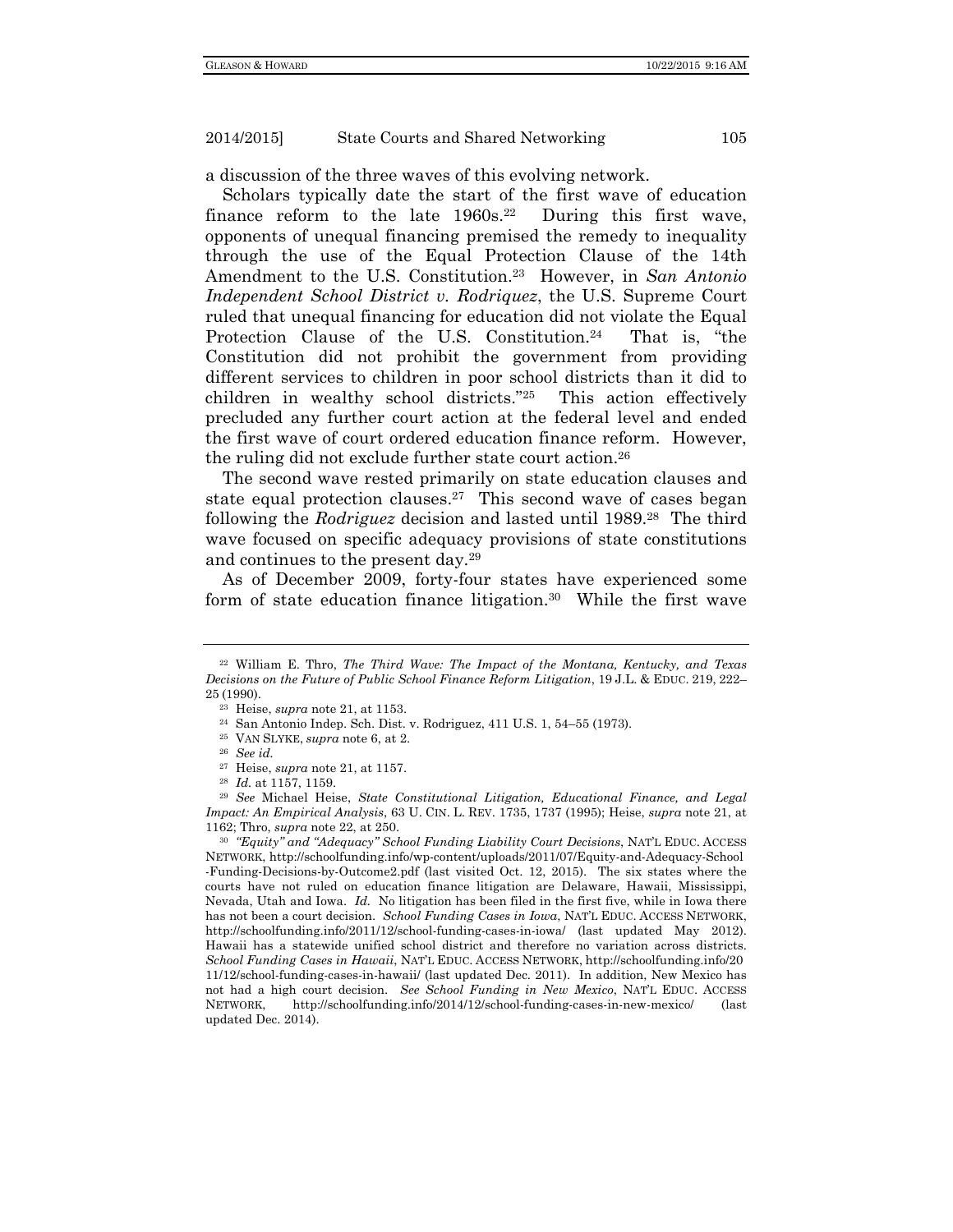failed to effectuate change in financing reform and some of the early phases of the second wave were also often unsuccessful because they relied on state constitution equal protection clauses,<sup>31</sup> the later part of the second wave and the third wave have been much more successful.32 In these later efforts, plaintiffs shifted to using state constitutional education clauses.33 In the second wave of reform, these later equity-based cases were initially premised on state equal protection grounds and then centered on state education articles.34 These clauses, in conjunction with state equal protection clauses, required states to create and maintain public school systems.35 In the third wave, litigants have particularly focused on these articles to insist that they require the state to fund an acceptable and adequate education.36 During this third wave, a significant number of litigants have sued to force the political branches to carry out the specific adequacy mandates of prior court orders.<sup>37</sup> It became more common for courts to find themselves in the position of enforcing their own decisions.38 During this wave one often sees repeat litigation in a specific state.<sup>39</sup> The same parties that had filed suit in previous cases relitigate the matter to ensure that education in the state meets the mandated definition of "adequacy."40

In this article, our focus is the way in which the decisions of one court transmit to other courts as a form of diffusion across the three waves. We now turn to a discussion of both citations between state supreme courts and the diffusion of precedent.

# III. STATE NETWORKING: THE DIFFERENCES IN CITATION AND **DIFFUSION**

The diffusion literature shows that state and national legislatures look to the adoption of policy in other states and nations as models to emulate. Early literature emphasized geographic proximity; a state or nation would adopt a policy that had been promulgated by a

<sup>&</sup>lt;sup>31</sup> See Heise, *supra* note 21, at 1155, 1157.<br>
<sup>32</sup> See id. at 1159, 1163–64.<br>
<sup>33</sup> Id. at 1162.<br>
<sup>34</sup> Id. at 1157.<br>
<sup>35</sup> See id. at 1160–61.<br>
<sup>36</sup> See id. at 1162.<br>
<sup>37</sup> See, e.g., Lake View Sch. Dist. No. 25 v. Huckab Claremont Sch. Dist. v. Governor, 635 A.2d 1375, 1381 (N.H. 1993). 38 *See, e.g.*, *Huckabee*, 91 S.W.3d at 511. 39 *Id.* at 479. 40 *Id.*; *Claremont Sch. Dist.*, 635 A.2d at 1381.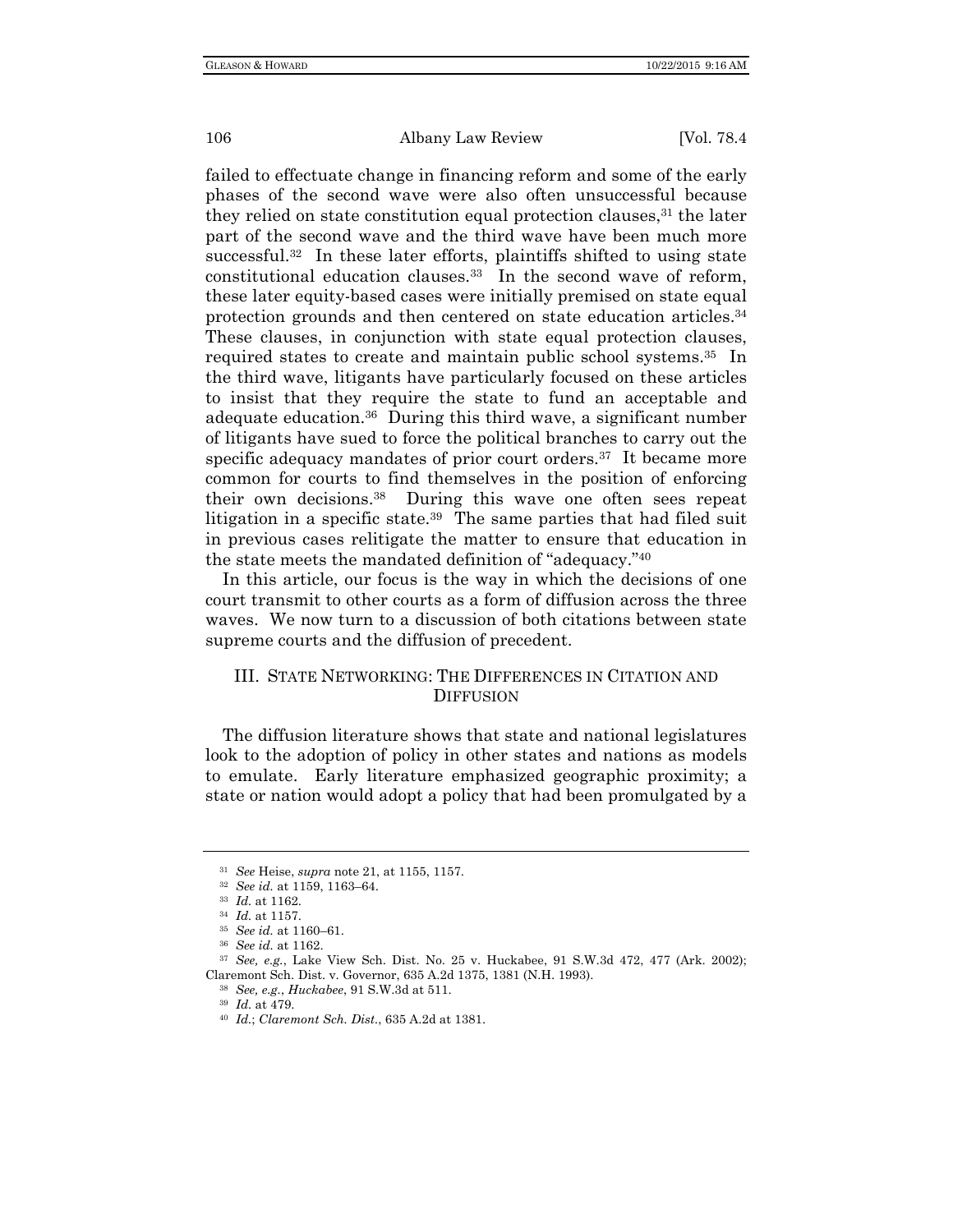geographically neighboring state or nation.41 According to Walker, by learning about the impact of policies in other states, policy makers may increase their ability to predict the potential impact of policies in their own state.42 Mooney further suggests that such diffusion is most likely during the early stages of a policy's implementation and in cases when policies are likely to have geographically based impacts.43

Later scholars have deemphasized geographic proximity, finding instead that states or nations emulate the successful policies of states or nations that share similar political, demographic, or socioeconomic characteristics.<sup>44</sup> Emulation does not depend upon neighboring geographic lines but, rather, whether or not the policy has been adopted by a similarly situated state or nation and whether or not the policy worked.<sup>45</sup>

When examining state supreme court policy adoption, it is difficult to directly import studies of legislative diffusion to state supreme courts. Courts operate very differently from legislatures, and hence the process of legislative diffusion will be different from the learning and adoption process of state courts. A legislature justifies its policy adoptions on majoritarian preferences and preferred policy outcomes.46 Courts, on the other hand, have to justify their decision on the law—and in our system of jurisprudence that means stare decisis precedent, as "[s]tare decisis remains at the heart of scholarly thinking about law."47 While a court might want to, and often does, follow its policy preferences, courts have to justify the decision through law and citation to precedent.

Of course, state supreme courts' use of stare decisis depends heavily on citations to their own prior decisions.<sup>48</sup> However, a state supreme court's cases are not its sole citation to authority. In addition to citing their own cases, state supreme court justices often employ citations from other state supreme courts that do not have

<sup>41</sup> *See, e.g.*, Frances Stokes Berry & William D. Berry, *State Lottery Adoptions as Policy Innovations: An Event History Analysis*, 84 AM. POL. SCI. REV. 395, 396 (1990); Walker, *supra*  note 15, at 896.<br><sup>42</sup> Walker, *supra* note 15, at 890<br><sup>43</sup> Christopher Z. Mooney, *Modeling Regional Effects on State Policy Diffusion*, 54 POL.

RES. Q. 103, 119–20 (2001).<br>
<sup>44</sup> Volden, *supra* note 16, at 310.<br>
<sup>45</sup> See Gilardi & Füglister, *supra* note 16, at 439; Volden, *supra* note 16, at 310.<br>
<sup>45</sup> Maxwell L. Stearns, *Direct (Anti-)Democracy*, 80 GEO. WASH.

*Requests to Overturn Precedent*, 85 JUDICATURE 148, 148 (2001). 48 Randy J. Kozel, *The Scope of Precedent*, 113 MICH. L. REV. 179, <sup>203</sup> (2014).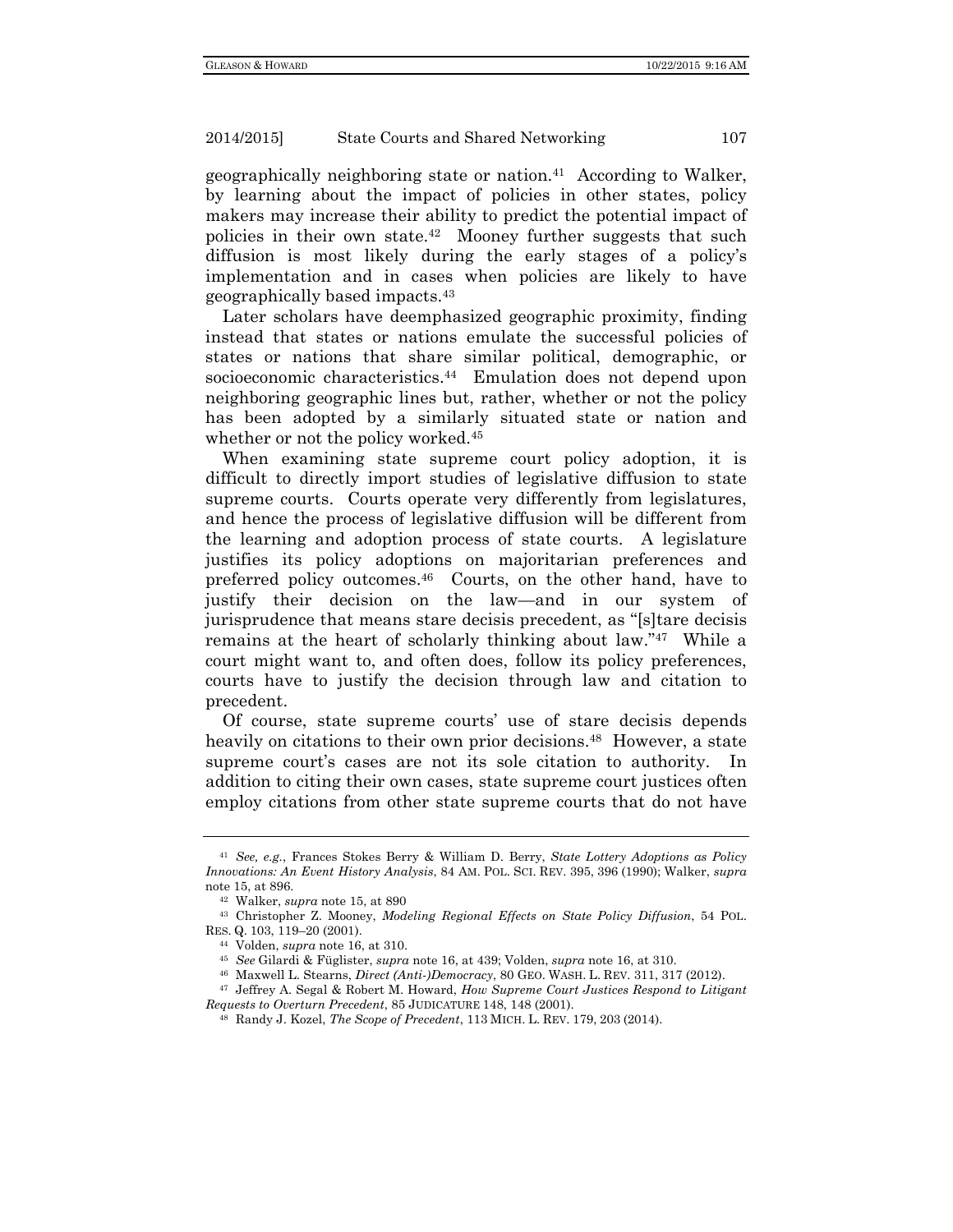any precedential authority over the citing court.49 This discretionary citation is known as horizontal, as opposed to vertical, precedent.50

These horizontal citations are important for several reasons. First, they can help shape the content of the justice's opinion and thus the policy ultimately promulgated by the court. A growing body of literature acknowledges that the ability to shape the content of opinions can have a profound impact on the shape of the decision, perhaps to the point of drawing the opinion into line with outside preferences.51

Next, these citations can impact how the cited court's decisions are regarded in the broader legal community.52 The inclusion of discretionary citations allows opinions to appear grounded in legal reasoning rather than an expression of policy preference.<sup>53</sup> Doing so may actually stave off review of state supreme court opinions by the U.S. Supreme Court.<sup>54</sup> Of course, using outside citations does come at a cost.55 Discretionary citations allow an outside authority to exert influence, either positive or negative, over the shape of the citing court's case law.56 In this sense then, state supreme courts must give up their status as the final authority on legal matters within the state, to an extent. Thus one would expect some care and thought to go into the citation of the opinions from other jurisdictions. Despite these possible deterrents, citations between state supreme courts are exceptionally common.<sup>57</sup> However, the systematic use of citations has not been explicitly modeled in the diffusion literature.

<sup>49</sup> *Id.* at 204. 50 *Id.* at 203–04. 51 *See generally* Comparato & Gleason, *supra* note 2 (examining the variety of factors that influence state supreme court horizontal citations); Pamela C. Corley et al., *Lower Court* 

<sup>&</sup>lt;sup>52</sup> See, e.g., Michael E. Solimine, *Judicial Stratification and the Reputations of the United States Courts of Appeals*, 32 FLA. ST. U. L. REV. 1331, <sup>1336</sup> (2005). 53 *See, e.g.*, Robert Anderson IV, *Distinguishing Judges: An Empirical Ranking of Judicial* 

*Quality in the United States Courts of Appeals*, 76 MO. L. REV. 315, 363 (2011); Jordi Blanes i Vidal & Clare Leaver, *Social Interactions and the Content of Legal Opinions*, 29 J.L. ECON. & ORG. 78, 79 (2013); Nuno Garoupa & Tom Ginsburg, *Building Reputation in Constitutional Courts: Political and Judicial Audiences*, 28 ARIZ. J. INT'L & COMP. L. 539, 550 (2011); Gleason & Comparato, *supra* note 7, at 3. 54 Gleason & Comparato, *supra* note 7, at 4. 55 *See, e.g.*, Yonatan Lupu & James H. Fowler, *Strategic Citations to Precedent on the U.S.* 

*Supreme Court*, 42 J. LEGAL STUD. 151, <sup>157</sup> (2013). 56 *See, e.g.*, Stephen J. Choi et al., *Judicial Evaluations and Information Forcing: Ranking* 

*State High Courts and Their Judges*, 58 DUKE L.J. 1313, 1330 (2009); Corley et al., *supra* note 51, at 42; Garoupa & Ginsburg, *supra* note 53, at 542–43. 57 *See infra* Figures 1–3.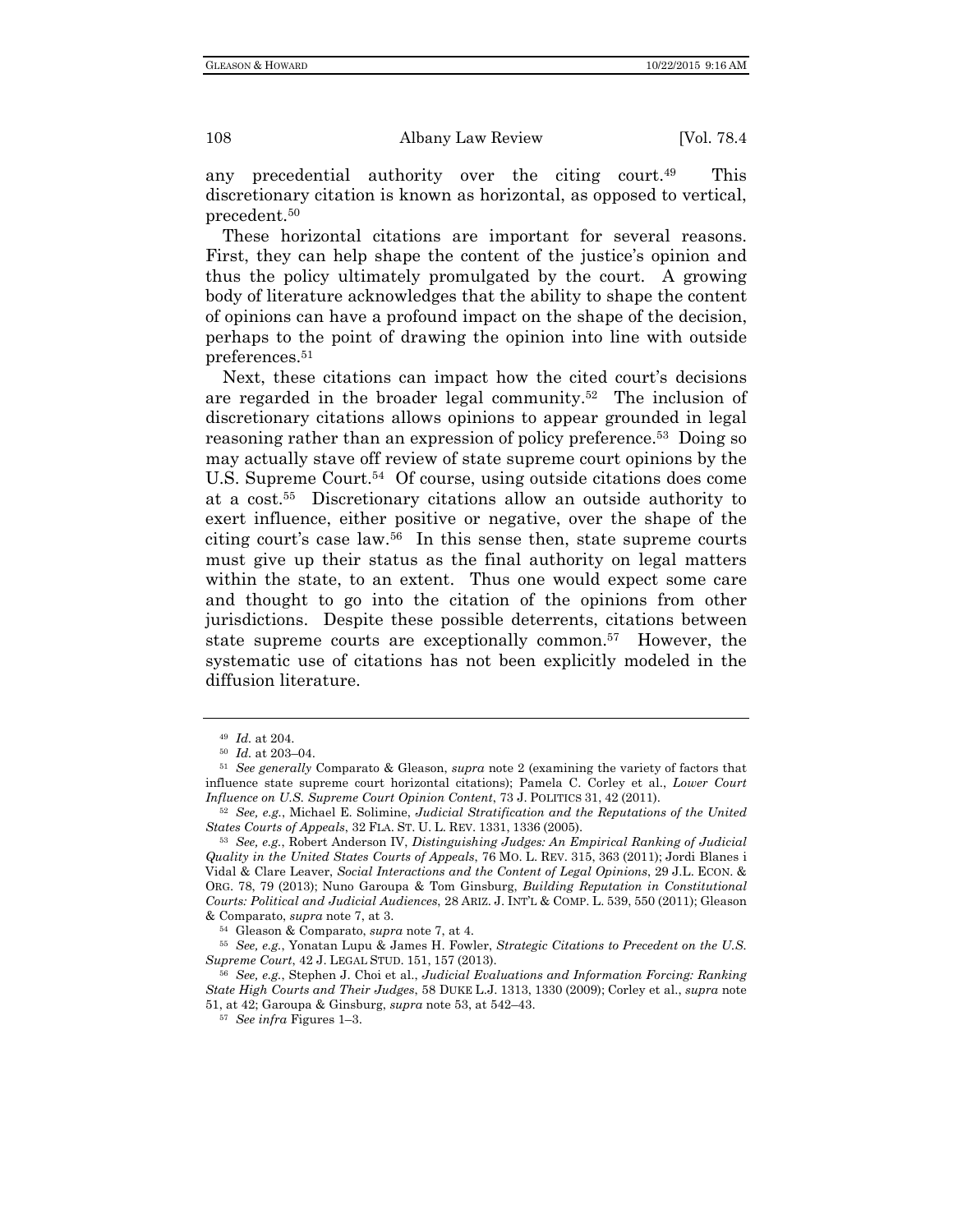Early work by Caldeira focused on the transmission of precedent by state courts,58 while later work by Roch and Howard, Howard and Roch, and Cann and Wilhelm examined why and how state courts would rule in favor of a policy, in particular state education finance reform.59 Howard and Roch in their latter work used a dyadic approach to model court diffusion premised on a court following another court that successfully ruled in favor of education finance reform.<sup>60</sup> In this study, citation was not seen as a motivating factor in policy adoption but as a necessary tactic to legitimize the policy ruling after a state court would analyze the political and socioeconomic characteristics of a sister state and use those as factors in emulation.61

Thus in this article, we seek to examine citations to precedent not just as after-the-fact legitimations, but as reasons in themselves for policy adoption. In short we seek to examine the factors that would lead one state court to cite another state court in the specific area of education finance reform. Simply put, citations are the diffusion mechanism for courts.

There has been an emergent literature on state supreme court citation network since the Caldeira work of the 1980s.62 This work finds that patterns in state supreme court citations, both citing and being cited, are contingent on a combination of considerations. Similar to the diffusion literature, state supreme courts are inclined to cite those courts that mirror them politically and ideologically.63 However, going beyond the diffusion literature, scholars note that other factors in citation include courts that have a good legal reputation and those that have the resources to produce highquality judicial opinions.64 We stress that these factors do not compete with each other but rather they complement each other.

<sup>58</sup> *See generally* Gregory A. Caldeira, *Legal Precedent: Structures of Communication Between State Supreme Courts*, 10 SOC. NETWORKS 29 (1988) (examining state supreme courts' use of different sources of authority); Caldeira, *supra* note 1, at 84 (studying the effect of court reputation on the transmission of precedent); Caldeira, *supra* note 11, at 178 (discussing how state supreme courts rely on precedent from other jurisdictions to justify their decisions). 59 *See, e.g.*, Roch & Howard, *supra* note 17, at 333; Robert M. Howard & Christine H. Roch,

Leaders and Followers: Examining State Court Ordered Education Finance Reform 5–8 (unpublished manuscript) (on file with authors); Damon Cann & Teena Wilhelm, *Policy Venues and Policy Change: The Case of Education Finance Reform*, 92 SOC. SCI. Q. 1074, 1075 (2011).<br>
<sup>60</sup> Howard & Roch, *supra* note 59, at 30.<br>
<sup>61</sup> See id. at 22.<br>
<sup>62</sup> See, e.g., Comparato & Gleason, *supra* note 2, at 3.<br>
<sup>63</sup> See Caldeira, *supra* note 1, at 103; Caldeira, *supra* note 11, at 187.<br>
<sup>64</sup> Ca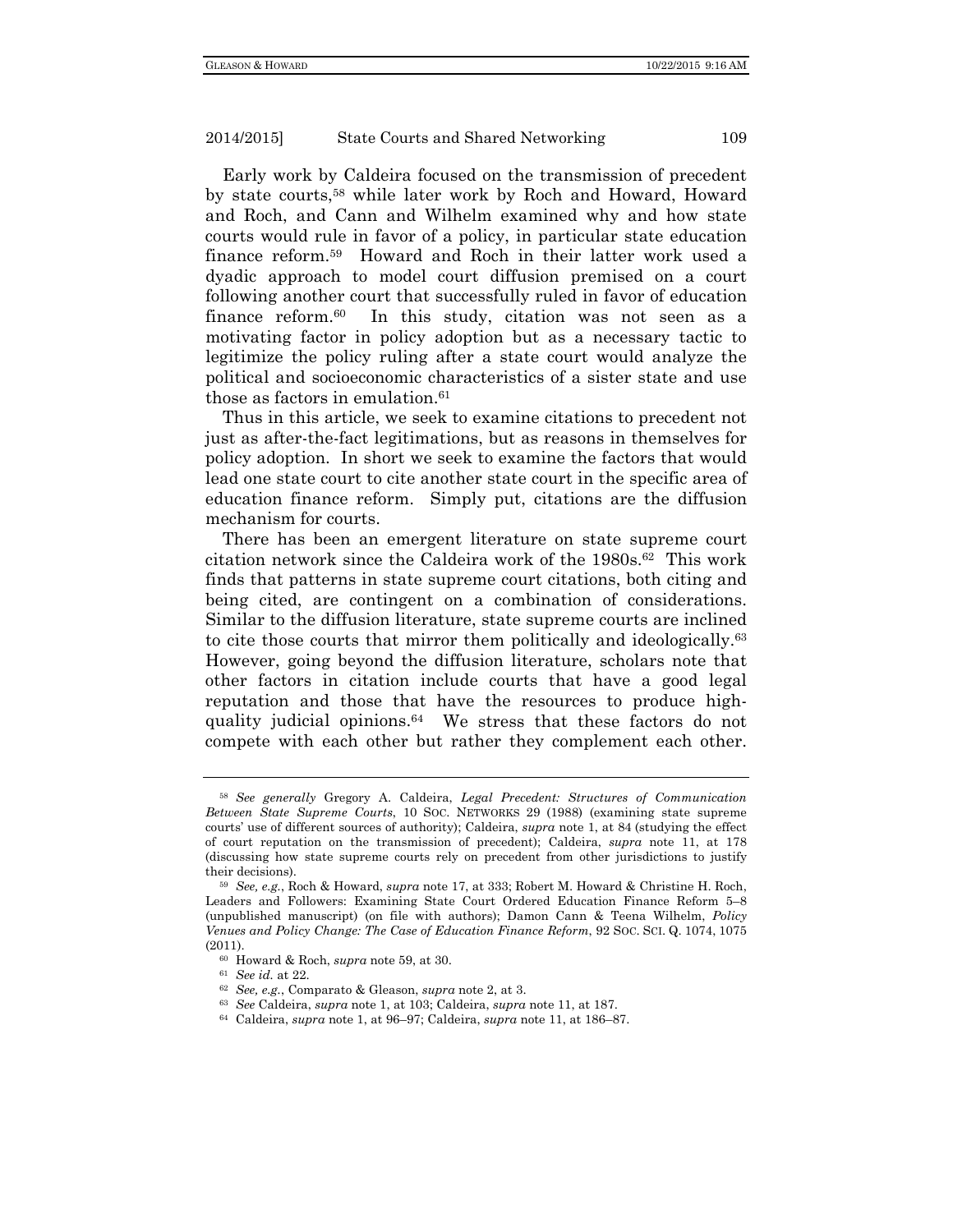To consider one factor alone provides an incomplete picture of state supreme court citation networks. Rather, state supreme courts must balance each consideration when deciding which courts to cite and the interplay of each of these factors also influences which state supreme courts are cited by their peers.

It is almost a scholarly given that ideology matters. State supreme court justices, like their federal counterparts, have distinct policy preferences, which they pursue through their opinions.65 Of course, most state supreme courts face a number of constraints unique to the state level. For example, while Justices on the U.S. Supreme Court enjoy life tenure, most state supreme court justices must stand for reelection or reappointment on a regular basis.<sup>66</sup> Because of this, state supreme court justices must account for the preferences of other political actors in their respective states. Accordingly, majoritarian preferences may exert an influence over the decisions of state supreme court justices. For example, the 2010 Iowa Supreme Court retention election demonstrated the perils to elected judges of ignoring constituent and legislative preferences. From the time the Iowa retention system was instituted in the 1960s until 2010, no justice had failed to be retained.67 However, in 2009 the Iowa Supreme Court issued a decision legalizing same-sex marriage.<sup>68</sup> The following year, voters removed three justices.<sup>69</sup> We assume that retention of their positions is a goal for state supreme court justices and expect to find that justices consider the political preferences of their principals—the voters and state-level elites to whom justices owe their tenure.

While we expect state supreme courts to cite ideologically proximate courts and conversely, not cite ideologically distant courts, we also expect them to be aware of other important state actors in the states in which those courts sit. Thus, state supreme courts will take into consideration the ideological distance of the states with whom they engage in citations.70 In order to ensure the

<sup>65</sup> *See generally* JEFFERY A. SEGAL & HAROLD J. SPAETH, SUPREME COURT AND THE ATTITUDINAL MODEL REVISITED (2002). 66 Neal Devins & Nicole Mansker, *Public Opinion and State Supreme Courts*, 13 U. PA. J.

CONST. L. 455, 457–58 (2010).<br><sup>67</sup> Tyler J. Buller, Note, *Framing the Debate: Understanding Iowa's 2010 Judicial-*

*Retention Election Through a Content Analysis of Letters to the Editor*, 97 IOWA L. REV. 1745, 1747 (2012). 68 *Id.*

<sup>69</sup> A.G. Sulzberger, *Ouster of Iowa Judges Sends Signal to Bench*, N.Y. TIMES, Nov. 4, 2010, at A1.

<sup>70</sup> *See* Caldeira, *supra* note 58, at 52.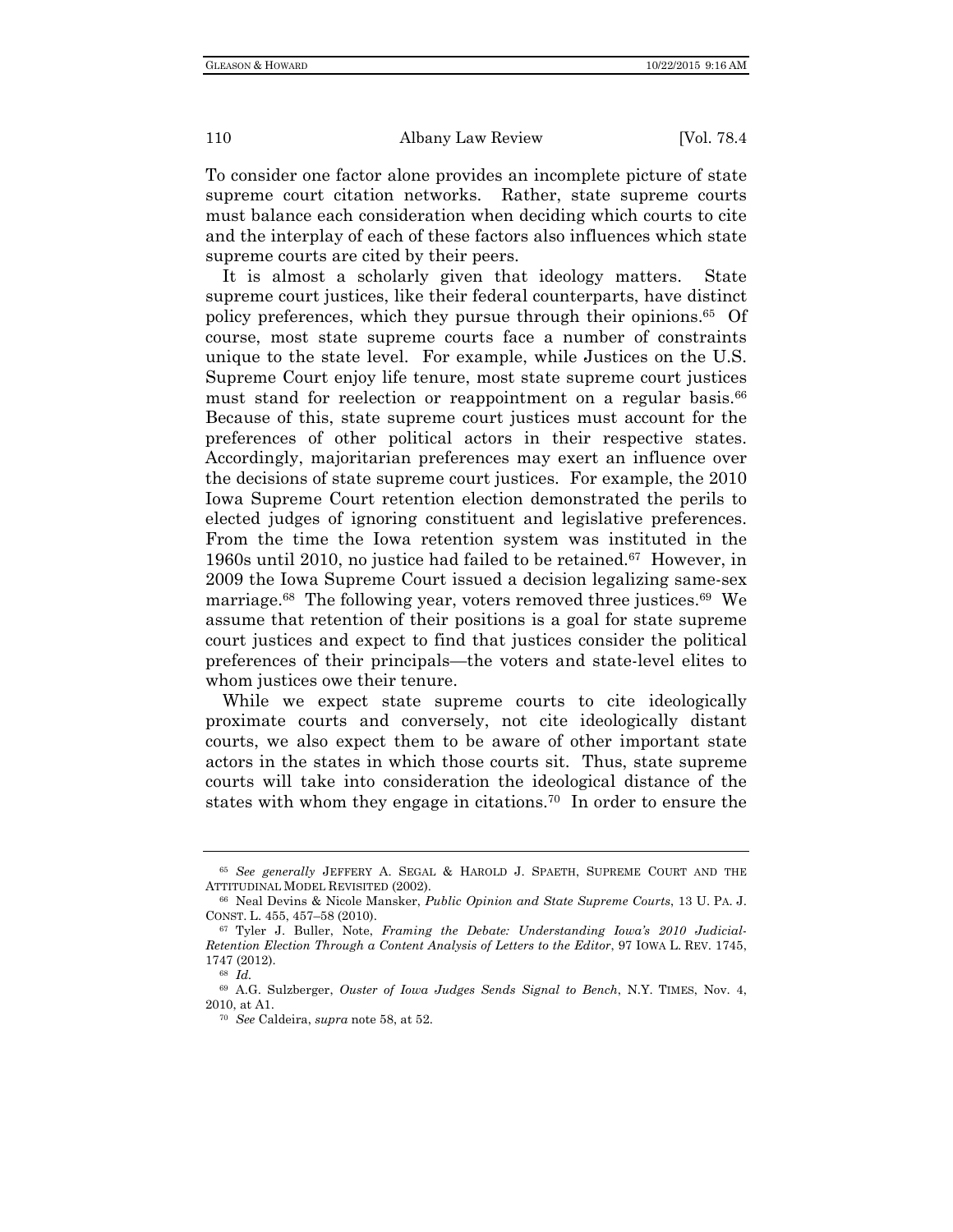maximum compatibility of their opinions with the preferences of state actors, state supreme courts should cite states with similar ideological dispositions.

In addition to ideology, research has shown that citations patterns follow reputations. Some courts are viewed more favorably by their colleagues.71 More reputable state supreme courts are more likely to be cited and, conversely, more reputable courts are less likely to cite other state supreme courts.72 Reputation is typically operationalized as prestige. Prestigious courts are often well paid, have numerous law clerks, low caseloads, and highly discretionary dockets.<sup>73</sup> With ample resources and low demands, prestigious courts are able to produce high-quality opinions that are attractive to other courts, particularly those with little expertise in the issue area and fewer resources with which to craft opinions.74 We contend the effect of prestige, which Comparato and Gleason find across all issue areas,<sup>75</sup> is present within education finance reform decisions.

Courts with specialized case law are more likely to be cited than courts with general case law.76 Particularly in issue area research, one would expect that a court that issues more opinions in the area of education finance reform will be cited more by other states. Conversely, a state that has often issued rulings in the area of education finance reform might be less likely to cite other state courts since it has ample case law of its own upon which to draw. This suggests that legal capital may impact incoming and outgoing citations differently. A court with high legal capital can easily draw upon its own legal capital for citations, whereas a court with low legal capital must look beyond its own borders for high-quality legal citations.

While research emphasizes the importance of attitudes and institutional constraints, recent scholarship has reemphasized the importance of law to decisional outcomes, even after controlling for

<sup>71</sup> *See, e.g.*, Caldeira, *supra* note 1, at 84–86; John Henry Merryman, *The Authority of Authority: What the California Supreme Court Cited in 1950*, 6 STAN. L. REV. 613, 667 & tbl.11 (1954); Rodney L. Mott, *Judicial Affairs*, 30 AM. POL. SCI. REV. 295, 295, 303, 307 (1936). 72 Comparato & Gleason, *supra* note 2, at 25. 73 Peverill Squire, *Measuring the Professionalization of U.S. State Courts of Last Resort*, 8

ST. POL. & POL'Y Q. 223, 225–27 (2008). 74 *See* Comparato & Gleason, *supra* note 2, at 12–13. 75 *See generally id.*

<sup>76</sup> *See, e.g.*, Caldeira, *supra* note 11, at 183; Comparato & Gleason, *supra* note 2, at 10; Gleason & Comparato, *supra* note 7, at 5, 10.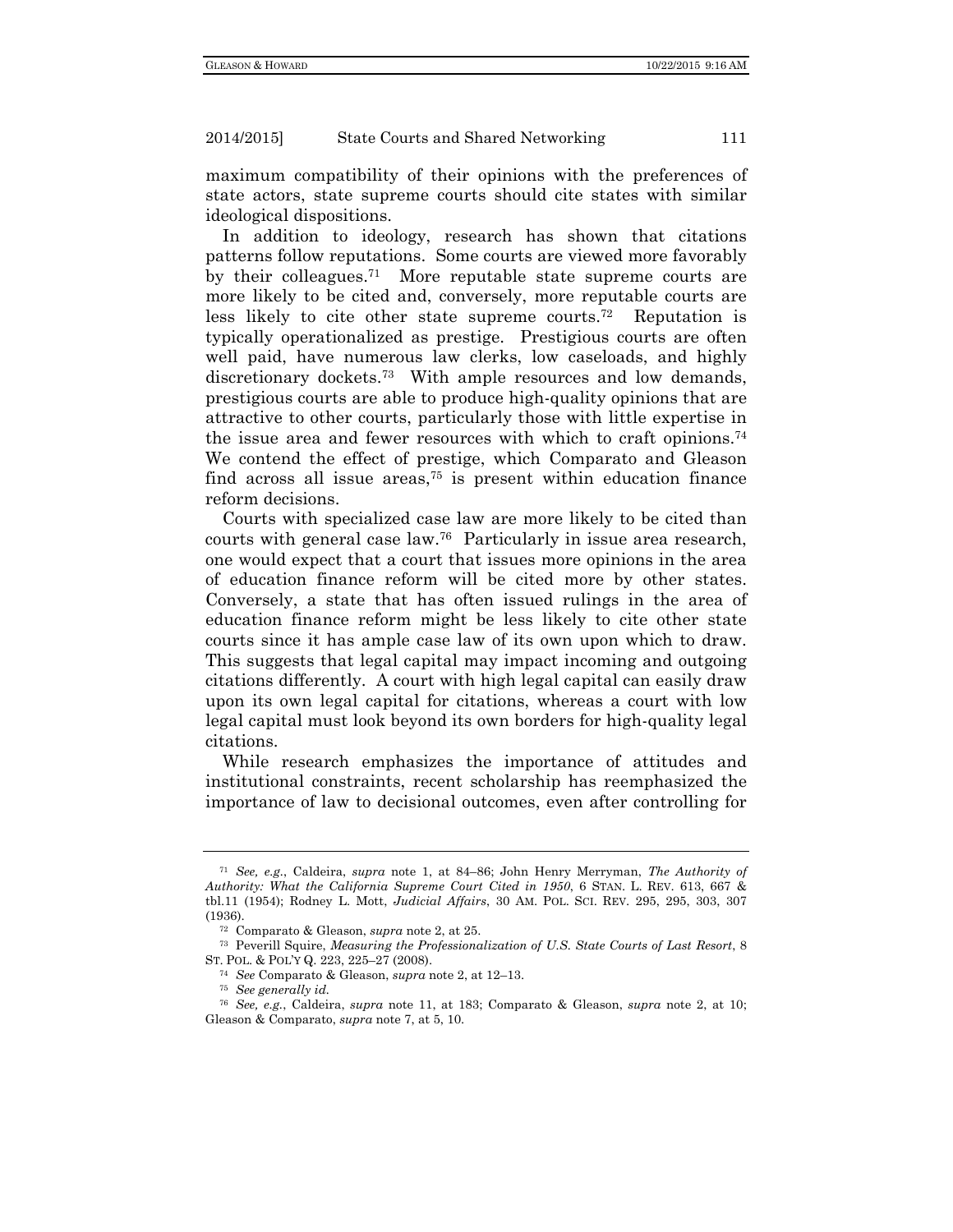attitudes.77 An important consideration in state education is the language of state constitutions. Most state constitutions have provisions guaranteeing free public education.78 While many of these only speak of the obligation to provide free education, several states have much more detailed provisions describing the funding of, or providing for, uniform or efficient free public schools.79 Generally the stronger the constitutional education provision, the more likely the state court will adopt education finance reform. For example, in *Connecticut Coalition for Justice in Education Funding, Inc. v. Rell*,<sup>80</sup> the Connecticut Supreme Court explicitly referenced their state constitution's educational provision and similarly worded education provisions of other state constitutions.<sup>81</sup> The majority opinion noted that

[w]e have discussed in detail . . . cases from states whose education clauses are worded and structured closely to article eighth [sic], § 1, of the constitution of Connecticut. The vast majority of the other states have reached the same conclusion, namely, that students are entitled to a sound basic, or minimally adequate, education in the public schools  $\ldots$ .<sup>82</sup>

Thus, a court that has strong constitutional language regarding education finance reform will likely produce strong opinions that will be attractive to other courts. Additionally, with strong constitutional language in their own constitutions, courts like

<sup>77</sup> *See, e.g.*, Michael A. Bailey & Forrest Maltzman, *Does Legal Doctrine Matter? Unpacking Law and Policy Preferences on the U.S. Supreme Court*, 102 AM. POL. SCI. REV. 369, 369–70, 381 (2008); Brandon L. Bartels, *The Constraining Capacity of Legal Doctrine on the U.S. Supreme Court*, 103 AM. POL. SCI. REV. 474, 474, 488–90 (2009); Mark J. Richards & Herbert M. Kritzer, *Jurisprudential Regimes in Supreme Court Decision Making*, 96 AM. POL.

SCI. REV. 305, 307, 316 (2002). 78 *E.g.*, CAL. CONST. art. IX, § 5 ("The Legislature shall provide for a system of common schools by which a free school shall be kept up and supported in each district at least six months in every year, after the first year in which a school has been established."); N.Y. CONST. art. XI, § 1 ("The legislature shall provide for the maintenance and support of a system of free common schools, wherein all the children of this state may be educated."); VA. CONST. art. VIII, § 1 ("The General Assembly shall provide for a system of free public elementary and secondary schools for all children of school age throughout the Commonwealth, and shall seek to ensure that an educational program of high quality is established and continually maintained."). 79 For example, while the Kansas Constitution speaks only of "establishing and

maintaining public schools," the Idaho Constitution calls for a "general, uniform and thorough system of public, free common schools." *Compare* KAN. CONST. art. VI, § 1, *with* IDAHO

CONST. art. IX, § 1. 80 Conn. Coal. for Justice in Educ. Funding, Inc. v. Rell, 990 A.2d 206 (Conn. 2010). 81 *Id.* at 229–30. 82 *Id.* at 250 n.55.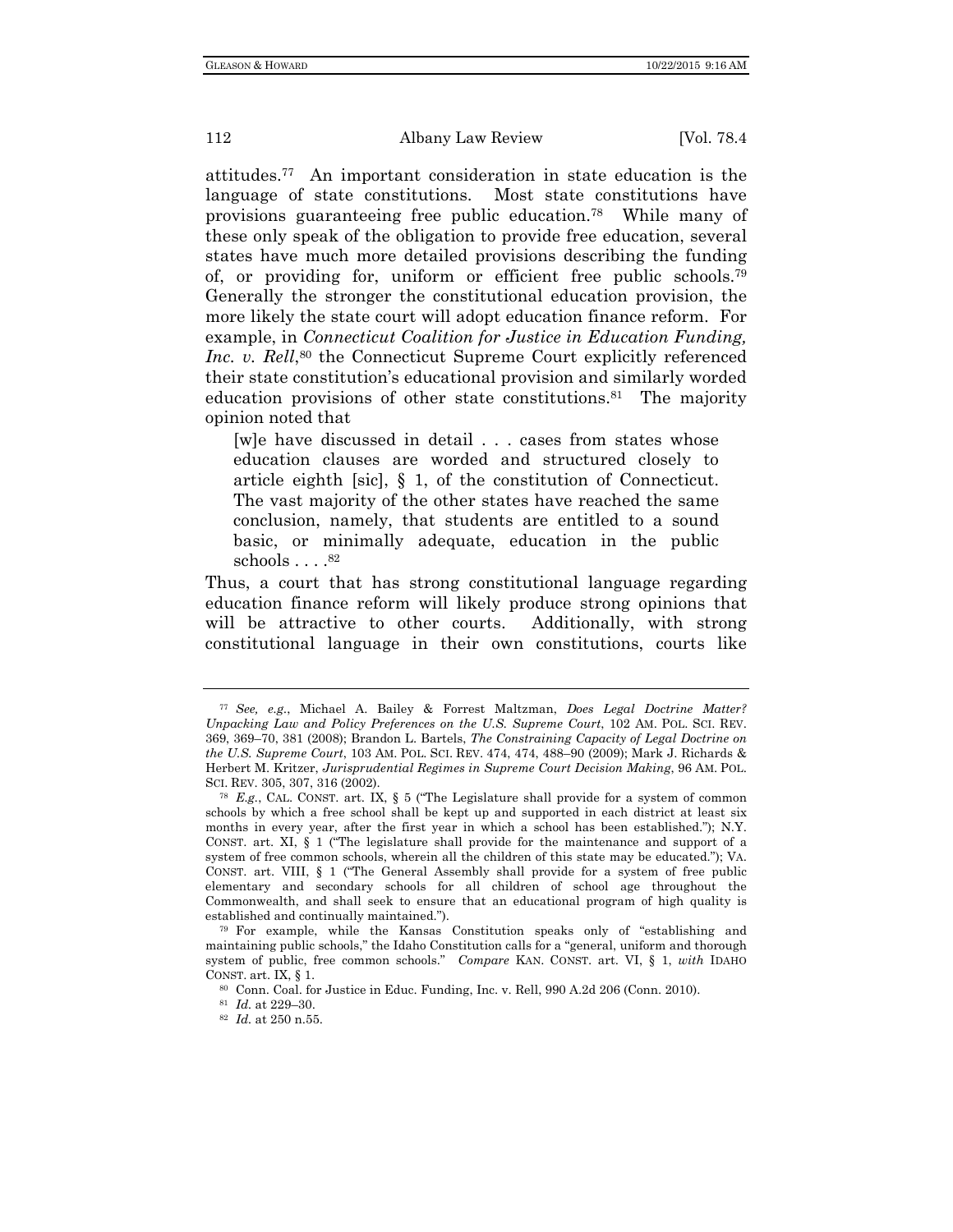Connecticut's in *Rell* will feel compelled to justify their decisions more broadly to provide ample justification for a pivotal part of their state constitutions.

Finally, we also examine geography. Although legislative diffusion studies have moved beyond simple geographic diversity, the early studies by Caldeira found that state supreme courts are most likely to cite geographically proximate courts.<sup>83</sup> However, later research with larger datasets and timelines has not found similar results. For example, Roch and Howard specifically modeled geographic diffusion in their 2008 analysis of court and legislative adoption of education finance reform and found no evidence of geographically proximate court diffusion.84 Comparato and Gleason, despite hypothesizing that diffusion would occur in overall citations likewise found no support.85 They offer two possible explanations for this null finding. First, Caldiera's results may have been a result of improper model specification.<sup>86</sup> Second, geography may have ceased to be a factor in citations with the advent of Lexis and Westlaw.87 At least with respect to education finance decisions, we are able to evaluate which is the case.

# IV. HYPOTHESES

Based on the above ideological, political, prestige, and legal factors, we offer the following hypotheses:

- The greater the ideological distance between courts, the less likely it is that a court will cite another state court's opinions.
- The greater the ideological distance between states as measured by citizen and elite ideology, the less likely it is that a court will cite that state court's opinions.
- The greater the prestige of a court, the more likely that court's opinions will be cited by another state court.
- The greater the prestige of a court, the less likely it is that the court will cite another state supreme court's opinions.
- The greater the number of opinions issued by a court, the greater the likelihood that another court will cite that court's opinions.

<sup>%</sup> Caldeira, *supra* note 11, at 182–83, 188.<br>
\*4 See Roch & Howard, *supra* note 17, at 341 tbl.2.<br>
\*5 Comparato & Gleason, *supra* note 2, at 14, 24.<br>
\*6 See Comparato & Gleason, *supra* note 2, at 3, 14.<br>
\*7 Id. at 11–1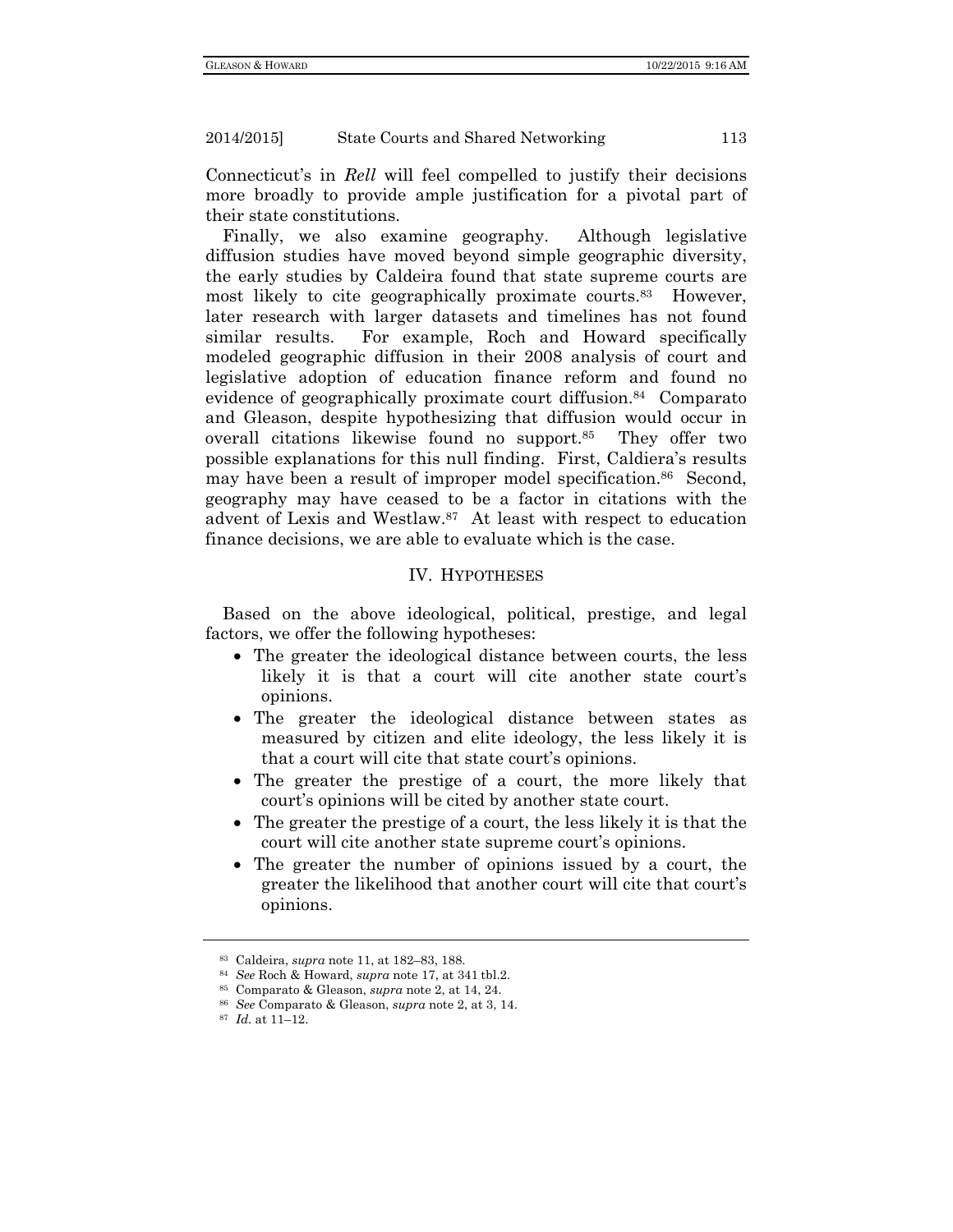- The stronger the state constitutional language, the greater the likelihood that a court will cite that state court's opinions.
- The stronger the state constitutional language the greater the likelihood that a court will cite another court's opinions.
- A court will not be more likely to cite another court's opinions simply because of geographic proximity.

# V. METHODS

Previous studies of state supreme court citation networks typically use dyads as the unit of analysis. This approach assumes GA:ID is independent of ID:GA and IL:OH. This assumption of independence may well produce biased results and, as a result, we employ social network analysis (SNA). SNA disposes of the traditional independence assumption in statistical modeling and instead treats observations as interdependent on each other.88 SNA is unique in that it allows us to evaluate not only the propensity of a given court to cite decisions from other courts, but also to account for the interdependencies between each pair of courts, and all courts, simultaneously.

SNA is a broad term, which encompasses a number of different methods that treat observations as interdependent. In this article we employ two distinct approaches within the broader methodological family. First, we use descriptive methods to create a graphical representation of the network. This approach utilizes sociograms, the familiar "spider web" plots, which allow us to determine each actor's place in the network and to assess the centrality, or importance, of each actor. While sociograms are a useful starting point for any network analysis, they are not able to assess hypotheses in a manner akin to traditional regression analysis. In order to do that, it is necessary to turn to exponential random graph models. Exponential random graph models assess the propensity of tie formation within a network by modeling both actor and dyad level factors with structural features of the network. The end result of exponential random graph models is statistical output, which can be interpreted somewhat akin to regression or logit output. We now turn to a brief overview of each methodological approach.

Descriptive network models are often depicted with "spider web"

<sup>88</sup> WASSERMAN & FAUST, *supra* note 3, at 3–4.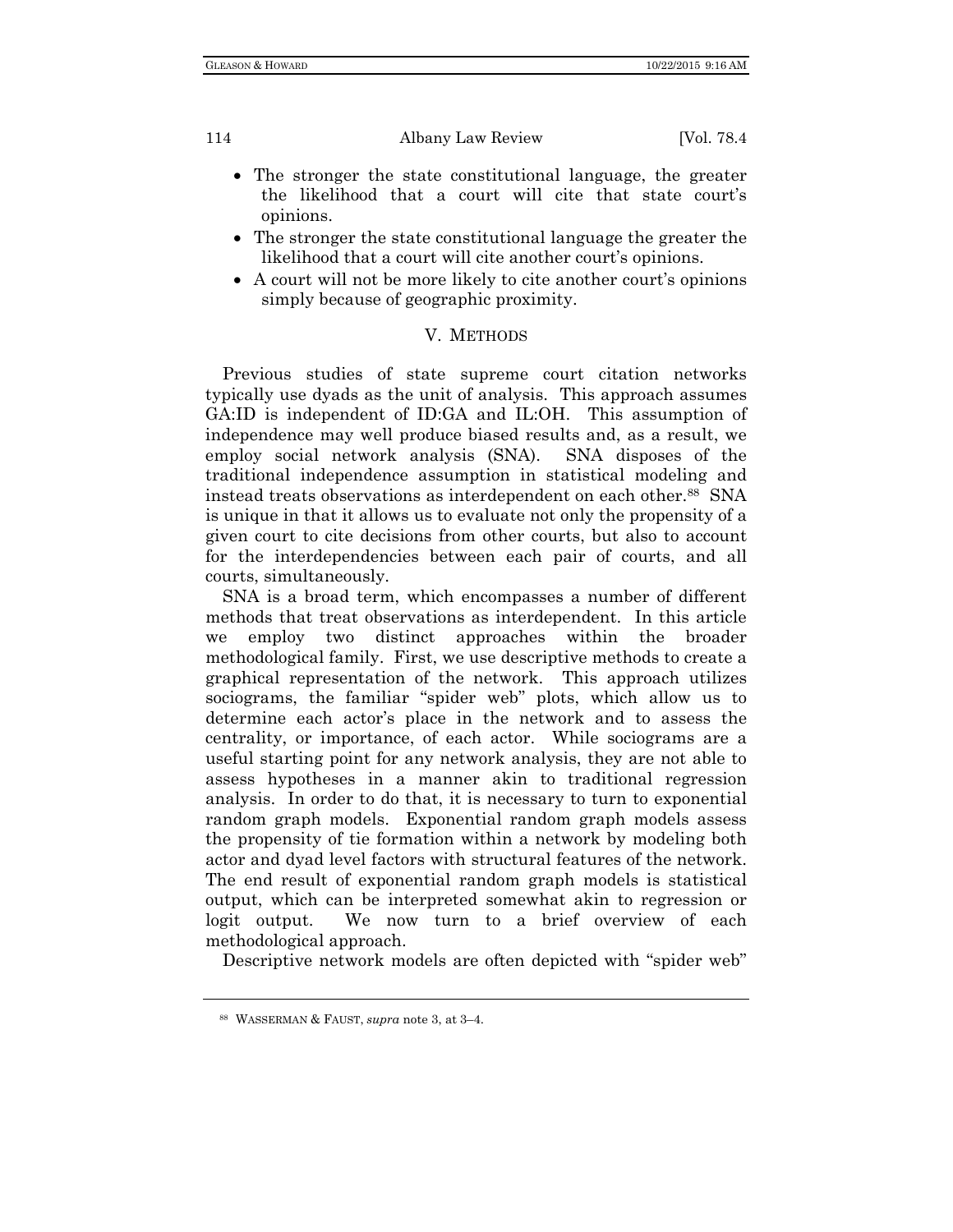like plots. Beyond simply being interesting figures, these plots are calculated with a host of individual and network level statistics. For instance, in-degree measures the total number of times a court's decision is cited by a peer court. This statistic is a count and a higher in-degree indicates a node receives more citations. Outdegree measures the total number of citations each node makes to other nodes. Again, a higher out-degree means a court cites other courts more often. A court that is cited extensively takes on a prominent place in the network as its education finance decisions diffuse to peer courts. Far from simply indicating which courts are influential throughout the country, we are able to calculate the extent to which courts are connected to each other. That is to say, do courts treat education policy as something to be resolved internally, or is there a vibrant dialog between courts? The answer to this question is ascertainable through the density statistic, which measures the overall connectedness of the nodes. Density is calculated by taking the total number of ties formed across the entire network and dividing by the total number of possible ties. A network with the highest possible density, 1, would be one where every court cites every other court. In contrast, a network with a density of 0 would be one where each state cites only itself. In the sociogram itself, courts that are prolific, as either borrowers of other court's precedent or as sources of precedent for other courts, are located near the center, or core, of the network. Courts that are seldom active in the network are located near the edge, or periphery, of the network. Courts that do not participate in the network at all, neither drawing upon other courts' precedent nor having their opinions cited by their peers, are termed isolates and sit at the edge of the sociogram.

Exponential random graph models function almost as a traditional regression model by evaluating the probability of a tie forming between two nodes. However, unlike traditional causal models that assume independence of observations, exponential random graph models assume interdependence between observations. Key to modeling tie formation, exponential random graphs account for structural features of the network along with attributes or independent variables through an iterative modeling process. These models are then evaluated for their goodness of fit and interpreted in a manner quite similar to those used in traditional regression models.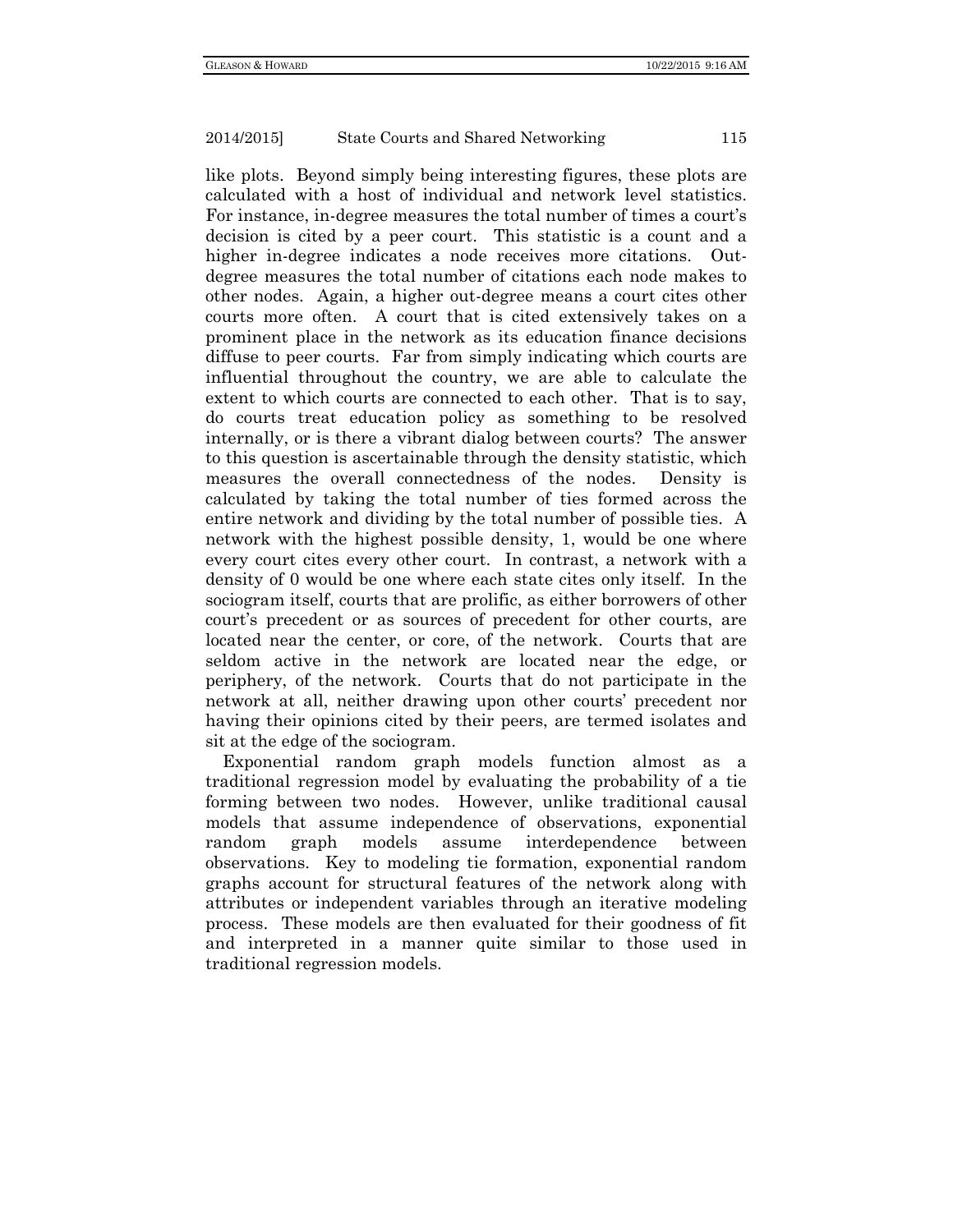## VI. DATA

We collect the full universe of state education decisions from 1971, which represents the onset of education finance reform cases, to 2007. We then utilize Shepard's Citations via Lexis to determine which state supreme courts cite each decision from 1971 through 2010.89 These data are collected in the "traditional" form with each row in the dataset denoting a unique case and a series of forty-eight independent variables noting whether that decision was cited by each of the forty-eight continental state supreme courts.<sup>90</sup> We divide this data into three datasets corresponding to the three distinct "waves" of education finance reform.91 While general citation patterns should hold for all three waves, because each wave relied on different areas of law (the first federal law, the latter two state law, and the last an area of law distinct from the second wave), we think there might be some discernible differences in citation patterns reflecting the changes in the legal and political bases of education finance reform.

While we collect our data in a conventional fashion with each case as an observation, SNA requires data to be in matrix form for analysis. In network matrices rows and columns have identical lists of courts. An intersection between a row and column notes how many times the first court cites the second across all cases. To provide a better account of the structure of a matrix consider the following hypothetical example. There are three states, A, B, and C, each with three education finance decisions. Their citations to each other are noted in Table 1.

| <b>State</b> | Case           | A | В              | C        |
|--------------|----------------|---|----------------|----------|
| А            |                | 4 | 0              | 0        |
| Α            | 2              | 6 | 3              | $\Omega$ |
| Α            | 3              | 5 | $\overline{2}$ | 0        |
| B            | 1              | 1 | 1              | 0        |
| В            | $\overline{2}$ | 0 | 8              |          |
| В            | 3              | 0 |                | ∩        |

#### **Table 1: Hypothetical Term Citations**

<sup>89</sup> We also include lower state court decisions that are not reviewed by the state supreme

court. 90 Keeping with the norm in the diffusion literature, we exclude Alaska and Hawaii. 91 *See, e.g.*, Heise, *supra* note 29, at 1736; Heise, *supra* note 21, at 1152.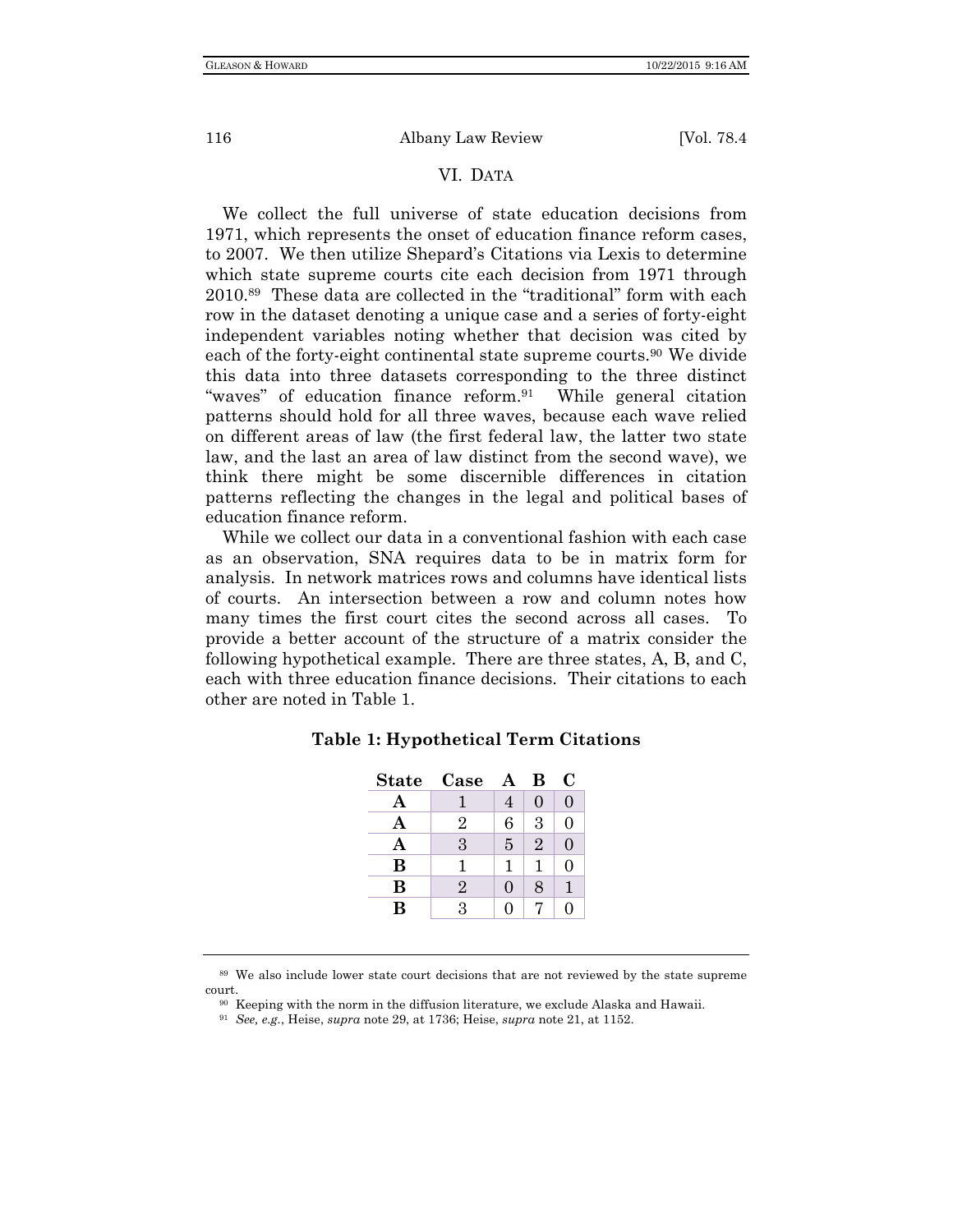| 2014/2015] | State Courts and Shared Networking | 117 |
|------------|------------------------------------|-----|
|------------|------------------------------------|-----|

| U  |              |   | Э |
|----|--------------|---|---|
| ι. | ۰,<br>$\sim$ | 2 |   |
| U  | Н            |   | 3 |

We transform the data in Table 1 into the matrix shown in Table 2. The rows show the total number of times each state cites each state's decisions in the top row. So, A cites B's decisions five times, whereas B only cites A's decisions once.<sup>92</sup>

### **Table 2: Hypothetical Network Matrix Citations**

| <b>State</b> | Q. |  |
|--------------|----|--|
|              | 5  |  |
| B            |    |  |
|              |    |  |

We create three matrices, one for each wave of the data. We also gather an assortment of attributes, or independent variables, to use in evaluating the networks. We measure court ideology with the mean PAJID score for each court. Alternatively, we also employ the Berry et al.<sup>93</sup> measure of elite ideology in place of the PAJID measure. We account for the professionalism of each court with Squire's<sup>94</sup> measure of state supreme court professionalism. We note geographical contiguity with a dichotomous variable set to "1" if two courts' states physically touch, and "0" otherwise. We measure each court's potential pool of cases that can be cited with a count of all education finance decisions issued by that court in each wave. We note each state's legal culture with a three point measure of the complexity of each state's constitutional education provisions.95

In exponential random graphs, the dependent variable is whether or not a tie is formed between a pair of courts. In this case, the dyad is the citing court and the court that authored the opinion being cited. We begin our exponential random graph models with

<sup>92</sup> This is an example of a directed network where a dyad can have different values (i.e., AB can have a value of five whereas BA has a value of one). Some social network data are symmetrical, such as Box-Steffensmeier and Christenson's data, which notes the total number of times each interest group files together. Box-Steffensmeier & Christenson, *supra*  note 2, at 85. The choice between the two approaches is theoretically driven and our research question only makes sense in the context of a directed graph. 93 William D. Berry et al., *Measuring Citizen and Government Ideology in the American* 

*States, 1960–63*, <sup>42</sup> AM. J. POL. SCI. 327, 329–34 (1998). 94 *See* Squire, *supra* note 73, at 223. 95 *See, e.g.*, Roch & Howard, *supra* note 17, at 334.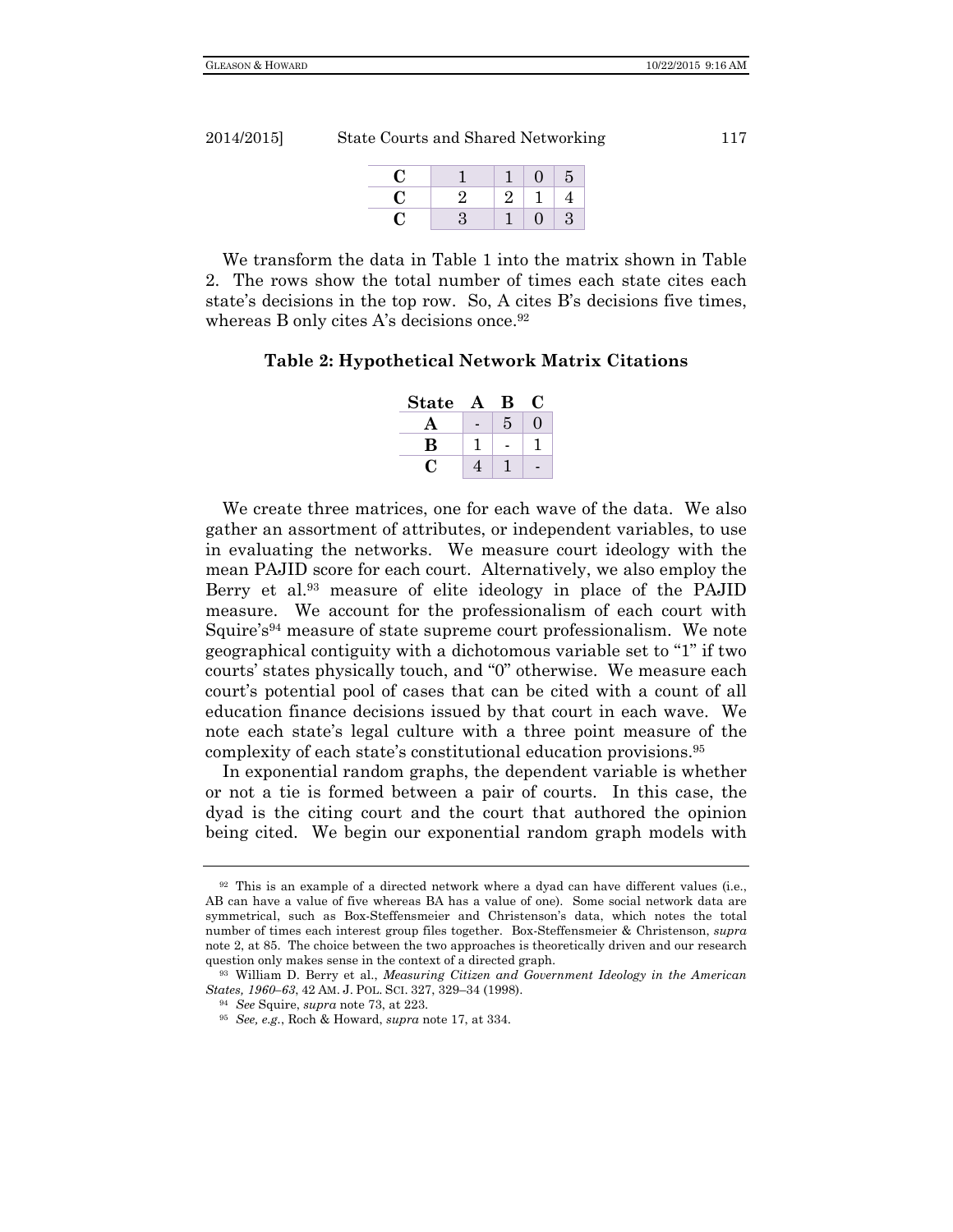network structural terms designed to model the underlying data generation process in the network. After extensive model testing, we find that measures of both in-degree and out-degree, along with a measure dyad wise shared partners, best captures the underlying data generation process in the network. Exponential random graph models further require operator terms to model each attribute. The choice of operators is driven by theory and the nature of the hypothesis to be tested.

We model ideology with the absolute difference between each given pair of courts. To illustrate this point, consider Court A, which has an ideology score of 0.9, and Court B, which has an ideology score of 0.1. The absolute difference between those two courts' ideology scores is 0.8. Accordingly, our hypothesis suggests these courts will not cite each other. On the other hand, if Court C has an ideology of 0.9 and Court D has an ideology of 0.8, our hypothesis suggests a difference of 0.1 will lead to citation. We measure geographical proximity with dyadic covariance, which is a dichotomous variable set to "1" when two states share a physical border and "0" otherwise. We note the professionalism, constitutional provisions, and number of decisions issued by each court with the node covariance, which functions much like a regression coefficient. With the specification of both our networks and attributes complete, we now turn to a discussion of our results.

#### VII. DESCRIPTIVE RESULTS

We begin with a descriptive overview of each wave's network. The first wave (pre-1973) is displayed in Figure 1. This network is sparse, with a density of 0.01. This has two causes. First, there were only four state supreme court education finance decisions filed during this wave.96 Of those four decisions, only two decisions are actually cited. California's decision is cited by twenty-one other courts. Michigan's is cited by six courts. Additionally, in the first wave, courts either cite or are cited, and no court in this wave is both cited and cites. Interestingly, five of the courts that cite Michigan also cite California. Four of those five cite both the Michigan and California decisions in the same opinion, $97$  indicating

<sup>96</sup> Serrano v. Priest, 487 P.2d 1241 (Cal. 1971); Governor v. State Treasurer, 203 N.W.2d 457 (Mich. 1972); Granger v. Cascade Cnty. Sch. Dist., 499 P.2d 780 (Mont. 1972); Laconia Bd. of Educ. v. Laconia, 285 A.2d 793 (N.H. 1971). 97 Roosevelt Elementary Sch. Dist. No. 66 v. Bishop, 877 P.2d 806, 814 (Ariz. 1994);

Shofstall v. Hollins, 515 P.2d 590, 592 (Ariz. 1973); Robinson v. Cahill, 303 A.2d 273, 278, 290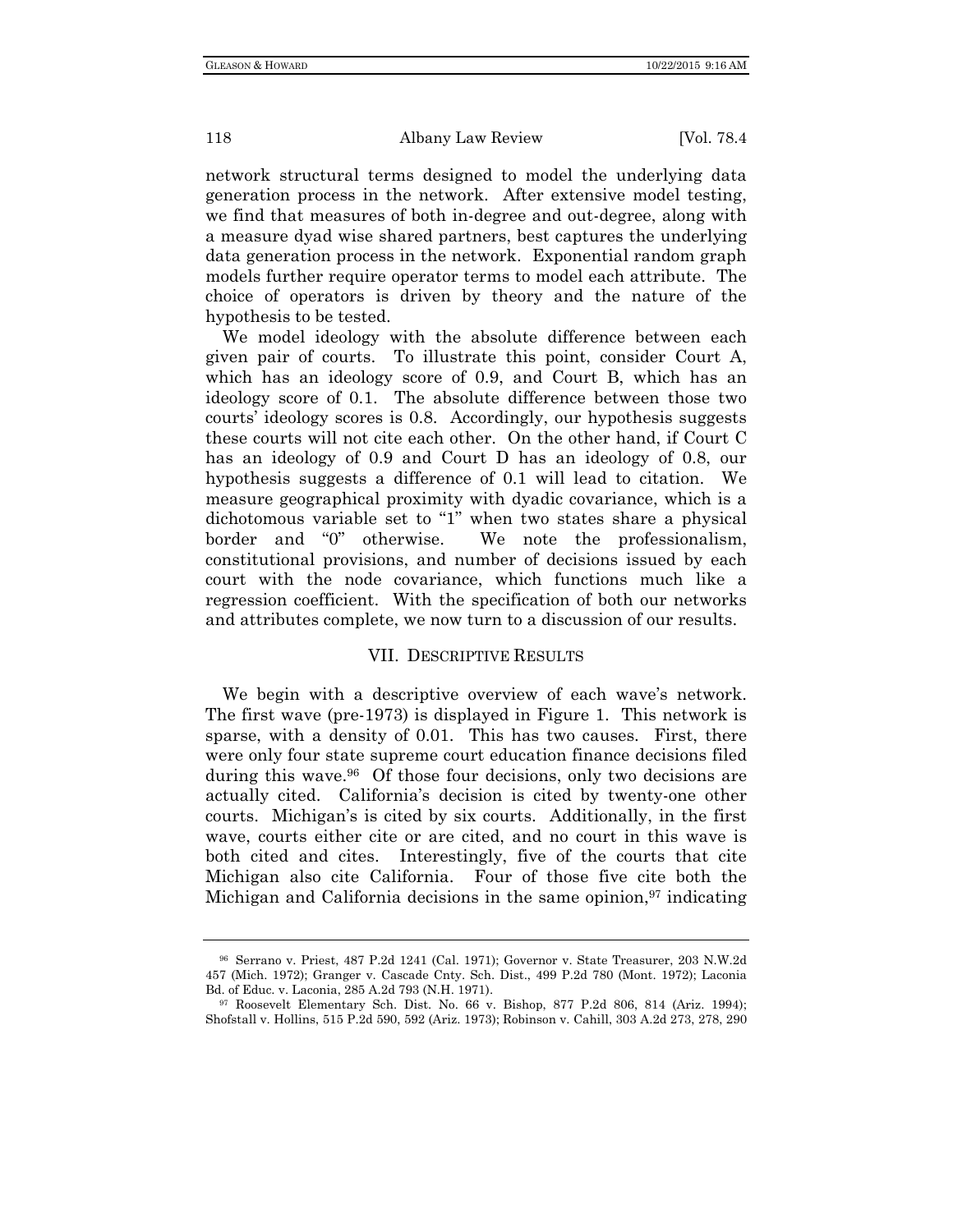those courts drew broadly on the available case law from other states to justify their opinions.





The second wave (1974–1988), displayed in Figure 2, has a density of 0.13, which is reflective of the increasing role of state courts in education finance decisions in the wake of *Rodriguez*.98 While the overall density is still relatively low compared to the full universe of state supreme court citation networks, <sup>99</sup> many courts make multiple citations to a variety of courts throughout this wave. Additionally, this wave is characterized by reciprocity, though network leaders are quite selective in their citations.

In the second wave, some states, such as Alabama and Arizona,

<sup>(</sup>N.J. 1973); Johnson v. Schrader, 507 P.2d 814, 816 n.1 (Wyo. 1973). 98 *See supra* text accompanying notes 5–6. 99 *See, e.g*., Comparato & Gleason, *supra* note 2, at 31 fig.1.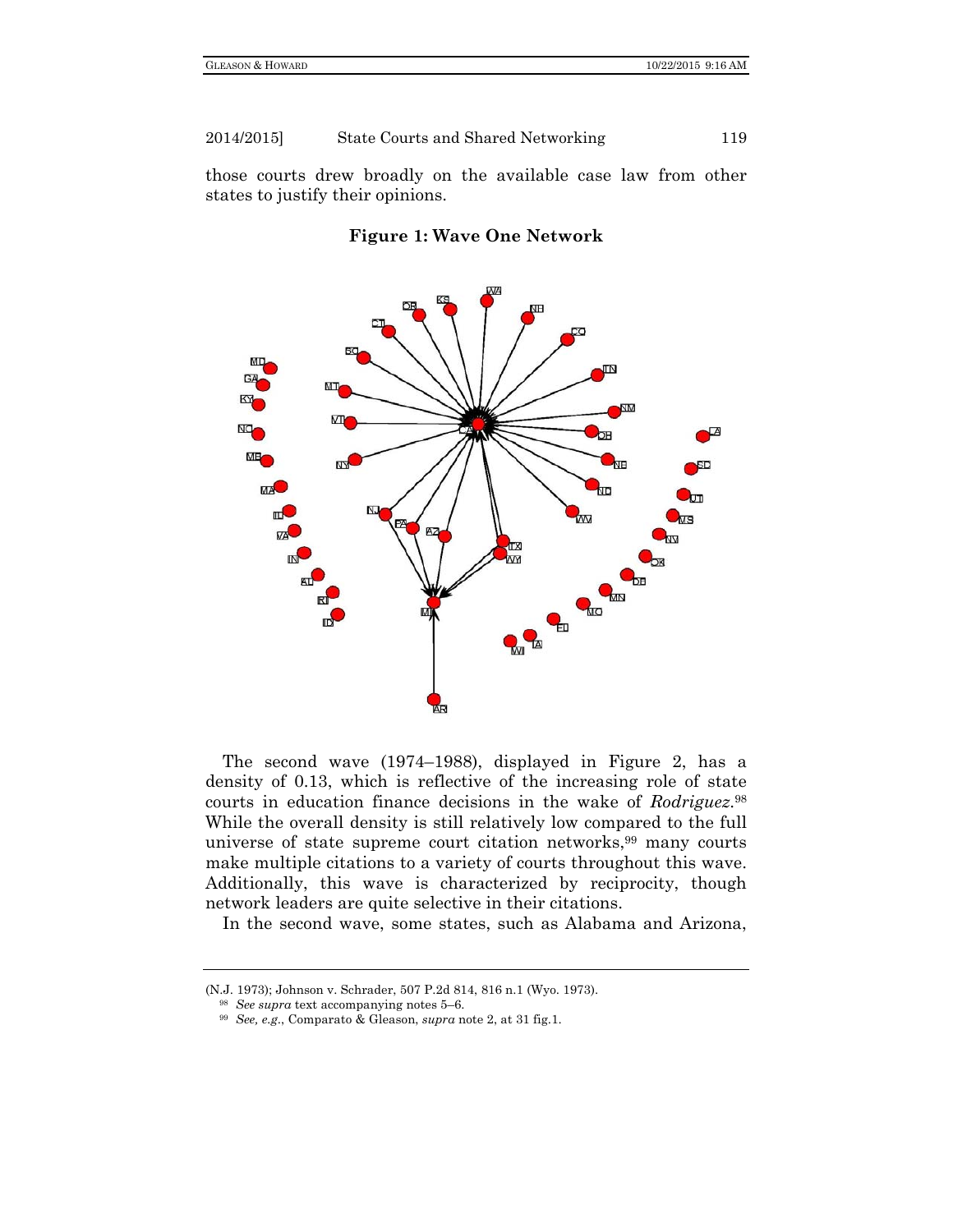draw extensively on the opinions of other states, though they are never cited themselves. Others, like California, are extensively cited, though the California Supreme Court cites only one out-ofstate opinion throughout the entire second wave. A few courts are more equitable in their citations. The Massachusetts Supreme Judicial Court is cited fourteen times and cites eleven out-of-state opinions. While only six courts completely abstain from the network, the core of the network is relatively exclusive and is populated by states with high judicial professionalism,100 such as the New York Court of Appeals, the Pennsylvania Supreme Court, and the Massachusetts Supreme Judicial Court.101



**Figure 2: Wave Two Network** 

The third wave of the network departs from the second wave in several ways. The most striking difference between the third wave and its predecessor is the overall density. In the third wave, twelve

<sup>100</sup> *See* Squire, *supra* note 73, at 228 tbl.1. 101 *See id.*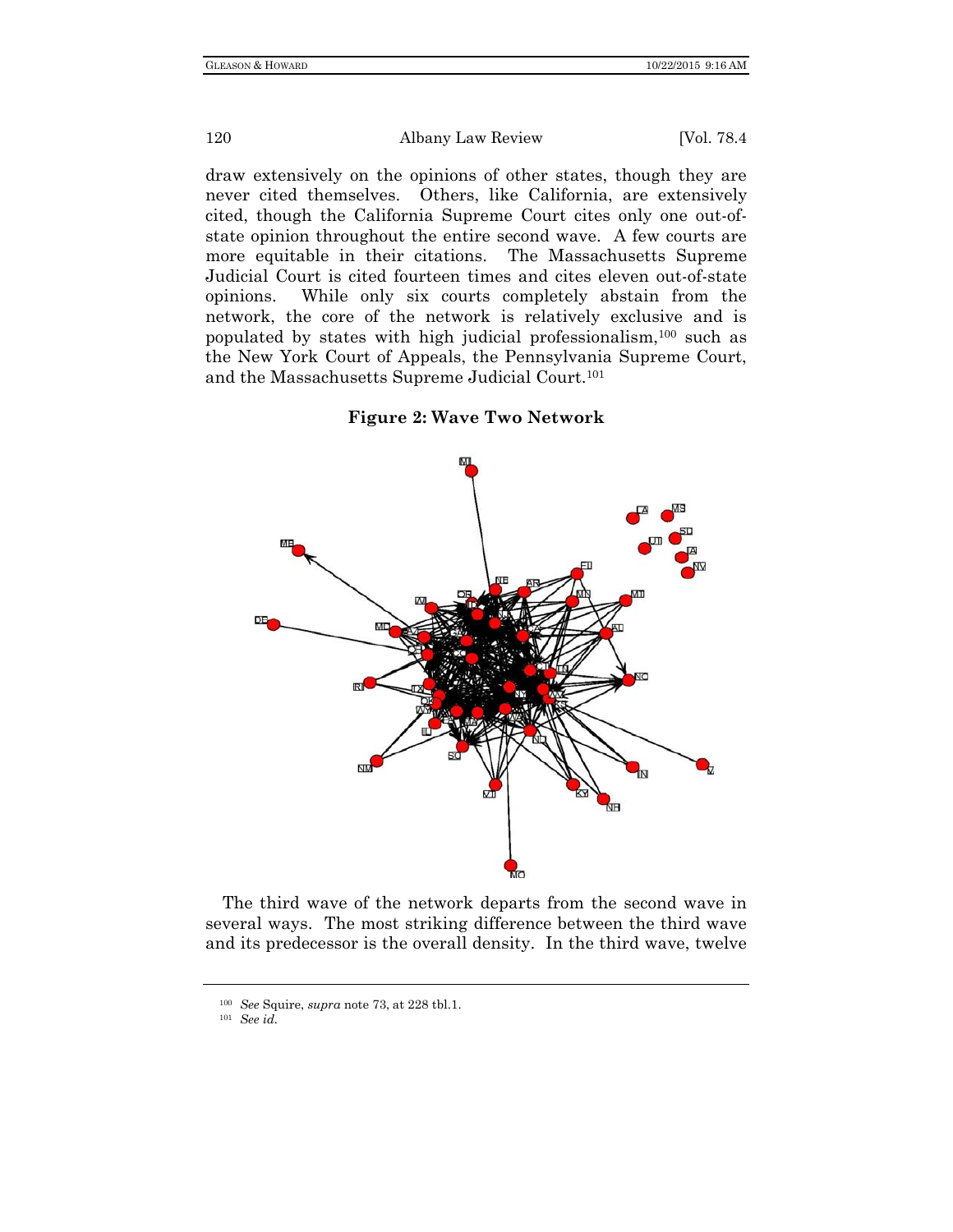states are isolates and the overall density falls to 0.08. While the network still has a dense core and many states still cite several peers in their opinions, the distribution of citations is somewhat equitable to the second wave.102 Interestingly, the behavior of actors changes from the second wave. Whereas Massachusetts had a roughly even balance between citations made and citations received in the second wave, it received nearly three times as many citations as it make in the third. California, which received a total of forty citations, while making just one, in the first two waves, completely abstains from the third wave network.103 This is also evident in the changing network location of prominent actors from the second to third waves. Whereas Massachusetts, New York, and Pennsylvania are prominent in the second wave, both New York and Pennsylvania are now located somewhat on the periphery of the network.104 This lends support to the notion that education finance decisions can be grouped into waves.

#### **Figure 3: Wave Three Network**



- 
- <sup>102</sup> *Compare supra* Figure 2, *with infra* Figure 3. 103 *Compare supra* Figures 1, 2, *with infra* Figure 3. 104 *Compare supra* Figure 2, *with infra* Figure 3.
-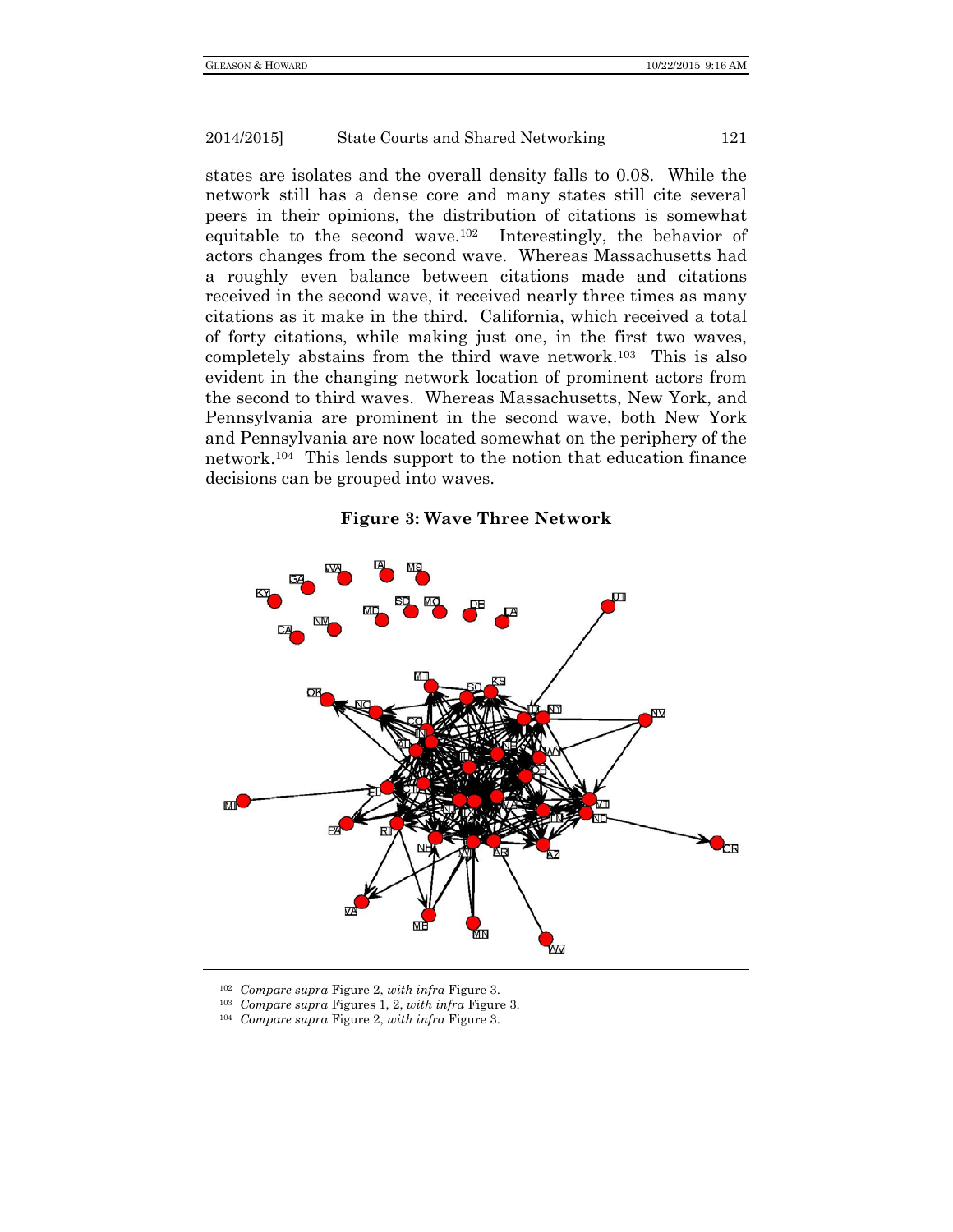An interesting aspect of the third wave is the identity of the isolates. In the first wave, twenty-four state supreme courts do not participate in the network. By the second wave, there are only six isolates. However, all of the second wave isolates were also isolates in the first wave.105 Four states, Iowa, Louisiana, Mississippi, and South Dakota, never participate in the network.<sup>106</sup> While this does not indicate an unwillingness to network with peer courts, Mississippi and South Dakota did not hear any education finance decisions over the entire course of this study,107 it does raise questions about what makes a state an attractive source to another court. As Table 3 shows, a number of education finance decisions from a variety of states are never cited. Descriptive social network analysis is not able to determine why those courts' decisions were not utilized by peers in other states. In order to do so, it is necessary to turn to exponential random graph models.

#### **Table 3: Noncited Education Finance Decisions by State**

| <b>State</b>  | Cases          |
|---------------|----------------|
| AL            | 3              |
| AK            | 3              |
| $A\mathbf{Z}$ | $\overline{4}$ |
| AR            | $\overline{2}$ |
| CA            | $\mathbf{1}$   |
| <b>CT</b>     | $\mathbf{1}$   |
| ID            | $\mathbf{1}$   |
| $\mathbf{I}$  | $\overline{2}$ |
| KS            | $\mathbf{1}$   |
| KY            | $\mathbf{1}$   |
| LA            | $\mathbf{1}$   |
| MI            | $\mathbf{1}$   |
| <b>MN</b>     | $\mathbf{1}$   |
| <b>MO</b>     | $\mathbf{1}$   |
| <b>MT</b>     | $\overline{2}$ |
| <b>NH</b>     | 3              |
|               |                |

<sup>105</sup> *Compare supra* Figure 1, *with supra* Figure 2. 106 *See supra* Figures 1–3. 107 *School Funding Cases in Mississippi*, NAT'L EDUC. ACCESS NETWORK, http://schoolfundi ng.info/2011/12/school-funding-cases-in-mississippi/ (last updated Aug. 2015); *School Funding Cases in South Dakota*, NAT'L EDUC. ACCESS NETWORK, http://schoolfunding.info/2011/10/scho ol-funding-cases-in-south-dakota/ (last updated Aug. 2013).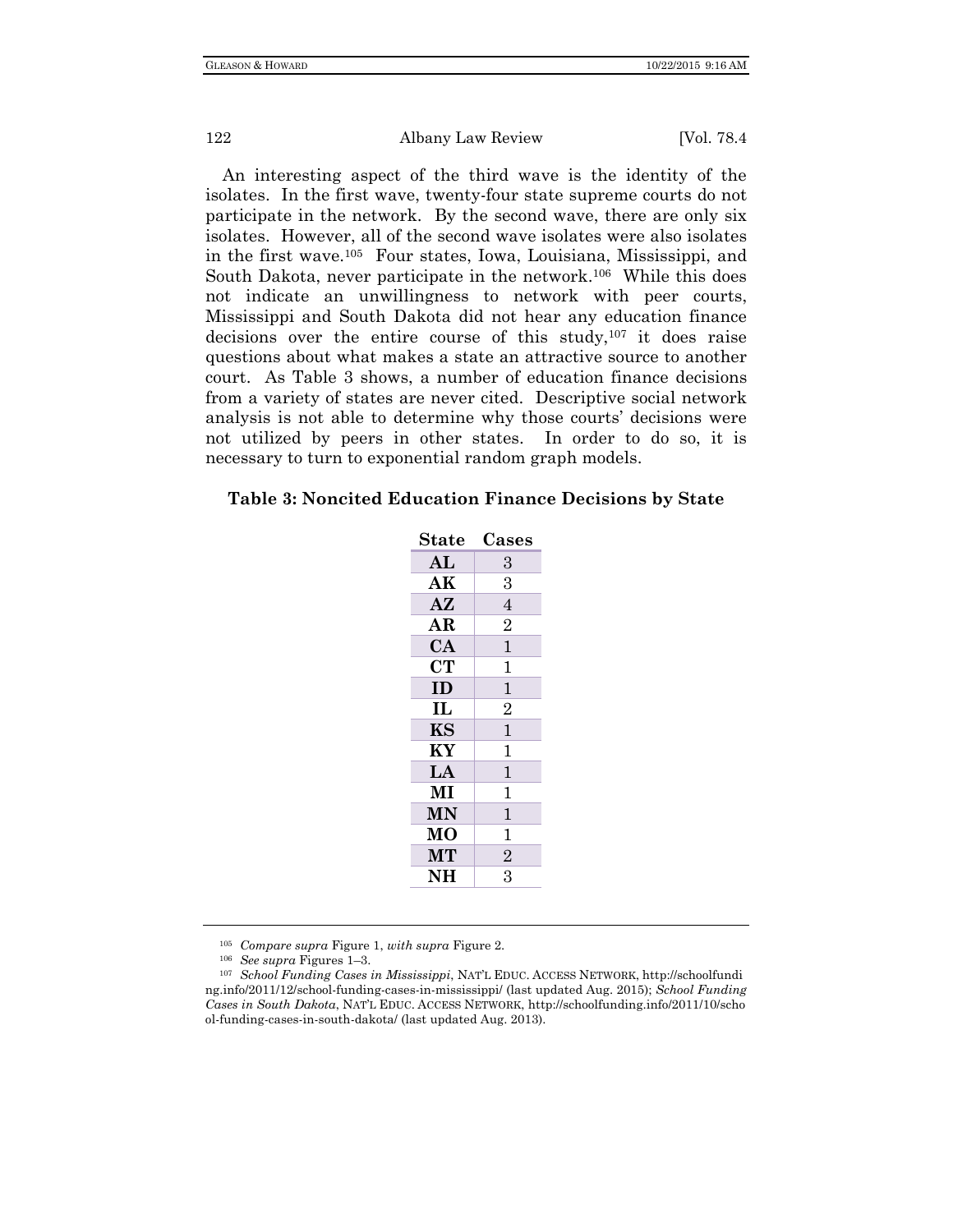| 2014/20151 |  |  |  |
|------------|--|--|--|
|------------|--|--|--|

State Courts and Shared Networking 123

| NJ                                | 3              |
|-----------------------------------|----------------|
| NY                                | 2              |
| NC                                | $\overline{2}$ |
| OН                                | 3              |
| <b>OR</b>                         | 1              |
| PA                                | $\overline{2}$ |
| $\overline{\mathbf{S}}\mathbf{C}$ | 1              |
| TN                                | 1              |
| <b>VT</b>                         | 1              |
| WA                                | 1              |
| WV                                | $\overline{2}$ |
| WI                                | 1              |
| WY                                | $\overline{2}$ |

#### VIII. EXPONENTIAL RANDOM GRAPH RESULTS

Much like we divide results by wave with our descriptive results, we employ a similar approach with the exponential random graph models. Unfortunately, the first wave is too sparse for meaningful analysis with exponential random graph models, and we are thus unable to model it. However, the second and third waves are amendable to exponential random graph models. The results of each model are presented in Table 4.

In the second wave we find more professional state high courts are less likely to cite out-of-state education finance decisions. Somewhat surprisingly, we also find that the more professional a court becomes, the less likely it is to be cited by its peers. Likewise, state supreme courts are less likely to be cited by their peers when their constitutions contain stronger language pertaining to educational finance. As expected, we find that the greater number of education finance decisions issued the more likely the court is to receive citations.108

<sup>108</sup> We also run an alternative specification of the second wave model in which we replace the court's ideology with state elite ideology. This change, we find, is substantively similar to the model that uses court ideology, although increasing ideological distance between state elites decreases the probability of citation between states. This suggests that perhaps ideological considerations at this stage of the educational finance network are dominated by elite preferences and not those of the justices themselves.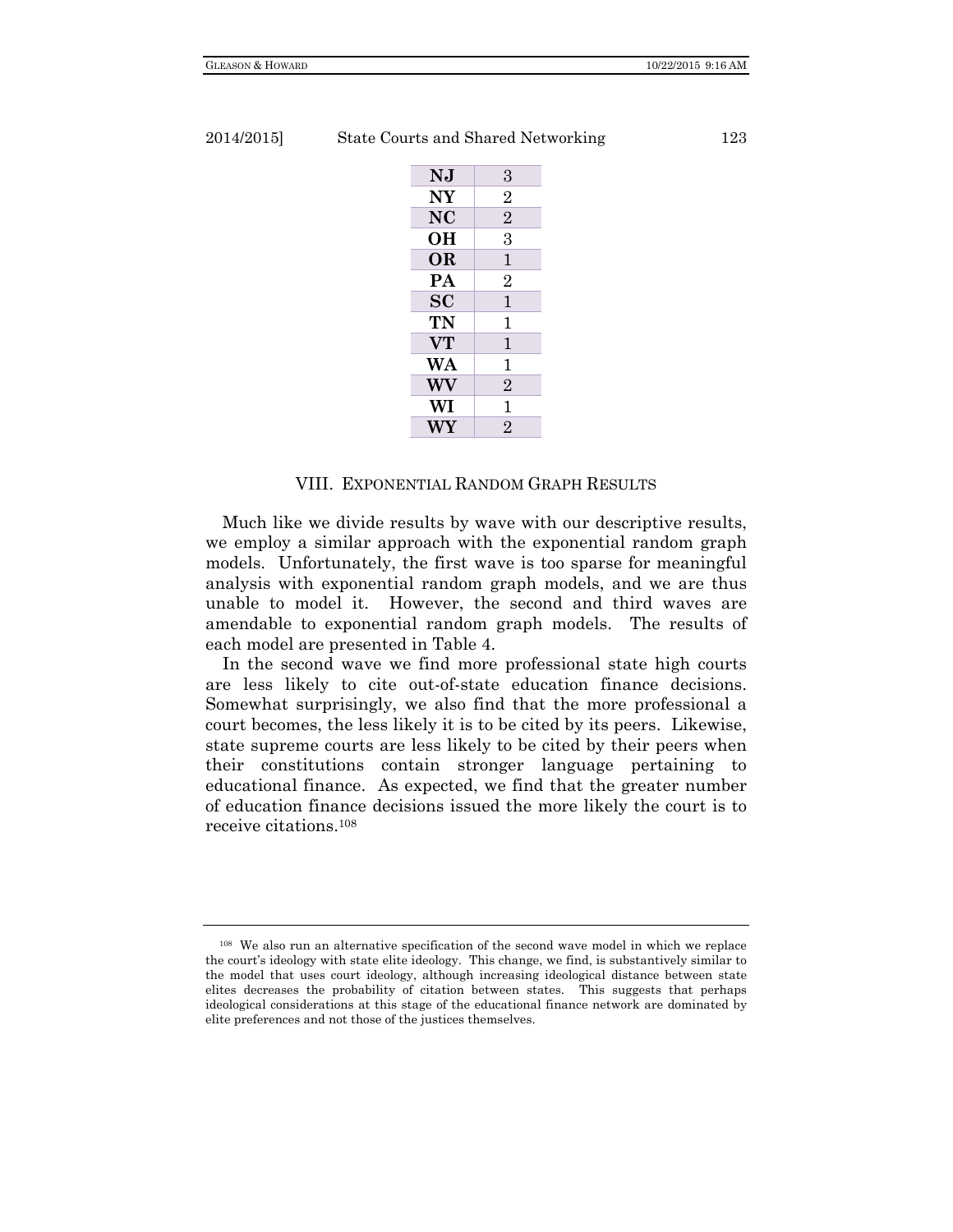| Variable                                     | Wave 2     | Wave 3     |
|----------------------------------------------|------------|------------|
| In-Degree                                    | $-0.050$   | $-2.287*$  |
| Out-Degree                                   | $3.865**$  | 0.304      |
| <b>Dyad-Shared Partners</b>                  |            | $-0.111$   |
| Geographical Contiguity                      | 0.830      | 0.754      |
| $\Delta$ Court Ideology                      | $-0.001$   | $-0.023**$ |
| Court Professionalism (Cited)                | $-1.564**$ | $-3.030**$ |
| Court Professionalism (Citing)               | $-0.680*$  | $-1.025*$  |
| Prior Decisions (Cited)                      | $0.499**$  | 0.073      |
| Prior Decisions (Citing)                     | 0.004      | 0.062      |
| Constitutional Provisions (Cited)            | $-0.406**$ | $-0.159$   |
| Constitutional Provisions (Citing)           | $-0.026$   | $0.468**$  |
| Significance Lavels $\pm 10\% * 5\% * * 1\%$ |            |            |

# **Table 4: Education Finance Decision Diffusion**

eance Levels: †: 10%\*: 5%

Much like we note marked changes in the descriptive results from the second to third wave, we find the underlying process determining citations also changes from the second to third wave in the exponential random graph models. In the third wave, we note some continuity from the second wave model, though we also note changes that demonstrate the network, and the underlying determinants of citation, evolve and change over the course of the study. The findings of court professionalism carry over from the previous model and demonstrate how more professional courts are less likely to both cite and be cited by peer courts.109 Interestingly, in the third wave we find that courts with stronger constitutional language are more likely to cite other courts, perhaps in an effort to better justify their decisions in light of the heightened expectations that come with extensive constitutional language on education finance. While this change is notable for its marked departure from the second wave model, the most prominent difference between the second and third wave networks is the role of ideology. In the third wave, we find that greater ideological distance between two courts decreases the likelihood of citation between them. This indicates that what may have been a decidedly apolitical opinion writing process, at least with respect to the justices' own preferences, has taken on a political flare in the third wave.

<sup>109</sup> *See* Comparato & Gleason, *supra* note 2, at 22 ("[P]rofessional courts, which have the resources to conduct searches for opinions authored by other courts, are less likely to cite other courts themselves and instead rely on citations from their own case law.").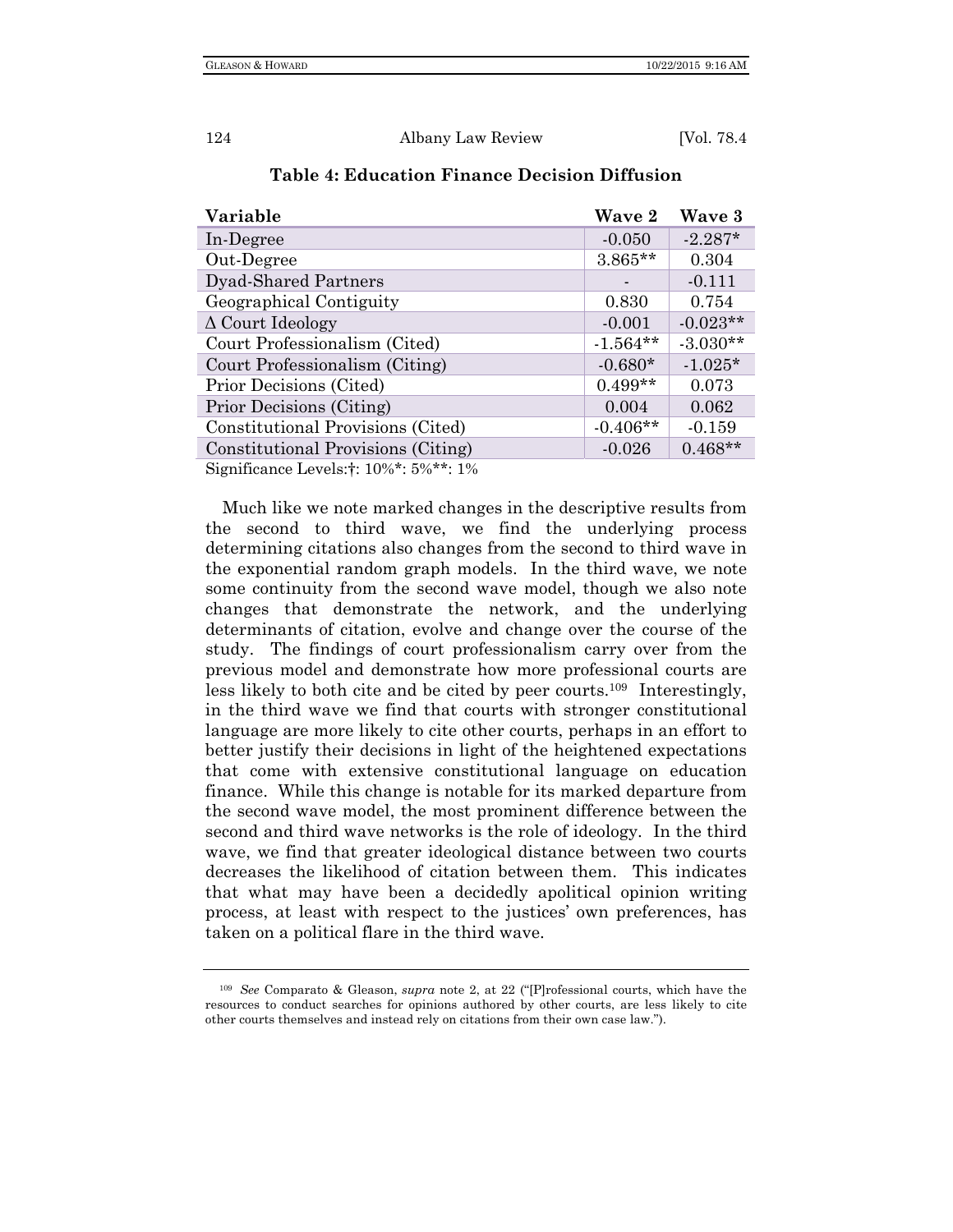IX. DISCUSSION AND CONCLUSION

The results, with some exceptions, generally confirm our expectations via both descriptive network analysis and from a more causal standpoint via exponential random graph models. From a purely descriptive standpoint, we find that not all states participate in the education finance reform diffusion network.110 Moreover, the states that do participate, both in terms of citing and being cited, change with the waves, which is in line with the literature's previous findings about the changing nature of the network.111 Interestingly, the most network activity occurs in the second wave, suggesting that states are becoming more insular in the third wave.112

Unfortunately, the low density of the first wave network prevents us from assessing the first wave via exponential random graph models. However, the second and third waves provide us with ample data about the evolving nature of the education finance reform diffusion network. In the second wave we find that as courts become more professional, they are *less likely* to cite other courts.113 Several states also began to develop their own large body of case law in the area of education finance reform, thus lessening the need for reliance on other courts' opinions and diffusion.<sup>114</sup> The obvious converse to this is that as courts issue more education rulings, they should receive more citations; however, we also find that as states issue more education finance decisions, they are actually *less likely*  to be cited.115

In addition, we find an interesting pattern to the constitutional provisions. The stronger the education constitutional provisions, the lower the likelihood that the opinions from that state court will be cited.116 This makes sense to the extent one agrees that law matters as much as, if not more than, ideology. Constitutional provisions and their interpretations by a state supreme court are

<sup>&</sup>lt;sup>110</sup> See supra Figures 1–3.<br><sup>111</sup> See supra Figures 1–3.<br><sup>112</sup> Compare supra Figure 2, with supra Figures 1, 3.<br><sup>113</sup> See supra Table 4.<br><sup>114</sup> See, e.g., School Funding Cases in California, NAT'L EDUC. ACCESS NETWORK, htt oolfunding.info/2015/01/school-funding-cases-in-california/ (last updated Oct. 2015); *School Funding Cases in New York*, NAT'L EDUC. ACCESS NETWORK, http://schoolfunding.info/2014/12 /school-funding-cases-in-new-york/ (last updated Dec. 2014); *School Funding Cases in Texas*, NAT'L EDUC. ACCESS NETWORK, http://schoolfunding.info/2014/10/school-funding-cases-intexas/ (last updated Oct. 2014). 115 *See supra* Table 4. 116 *See supra* Table 4.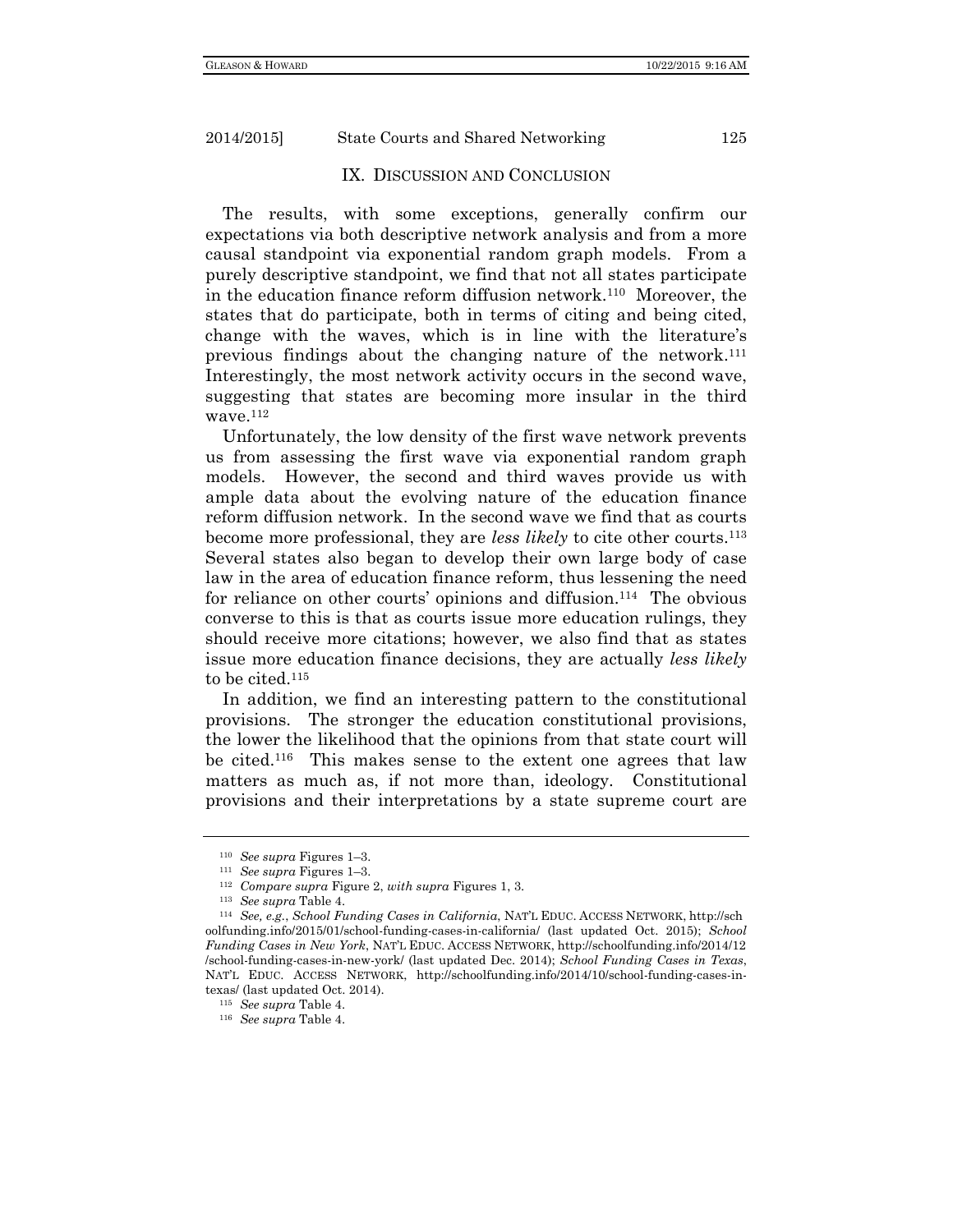unique to the law of that state and thus might have little relevance in convincing another court to cite that particular state and thus change the policy on education finance reform. However, as a state issues more decisions on education finance reform, they become more attractive as sources to peer courts.<sup>117</sup> This implies that while complicated constitutional provisions disqualify a court's decisions from being relevant to peer courts, a greater volume of case law allows a court to establish itself as a network leader in the second wave education finance reform diffusion network.

Turning to wave three, we find somewhat similar results, but the process seems to become more political in that ideological distance between courts now matters. Whereas second wave citations are made without respect to the ideological preferences of each court, by the third wave, ideologically distant courts are less likely to cite each other.118 This, we suspect, may indicate a politicization of education finance reform litigation. This makes sense to the extent that court decisions now have an impact on state resources, in itself a political decision. That is, during wave two courts ruled on whether or not education finance reform *should* occur.<sup>119</sup> If yes, then it was up to the legislature to implement the decision. In wave three, the "adequacy" litigation, courts were being asked whether or not the legislature had *allocated* adequate funds to equalize education reform.120 In other words, the court is now deciding if the legislature has adequately addressed education finance. Any ruling by the court now has political question implications because it decides the allocation of resources.

Thus, we now see that as courts become more ideologically distant from each other, they are less likely to cite each other,  $121$ preferences now matter. Also, in the converse to wave two, in wave three as courts have stronger educational language in their constitutions, they are more likely to cite other courts.122 This implies that the decisions might be result-oriented jurisprudence stronger constitutional provisions lead a state court to rule in favor of education finance reform.<sup>123</sup> A state court seeking to rule in the same way will now be more likely to cite that court even if their

<sup>&</sup>lt;sup>117</sup> See supra Table 4.<br>
<sup>118</sup> See supra Table 4.<br>
<sup>119</sup> See supra text accompanying note 35.<br>
<sup>120</sup> See supra text accompanying notes 29, 36–40.<br>
<sup>121</sup> See supra Table 4.<br>
<sup>122</sup> See supra Table 4.<br>
<sup>122</sup> See Conn. Coal. 2010).